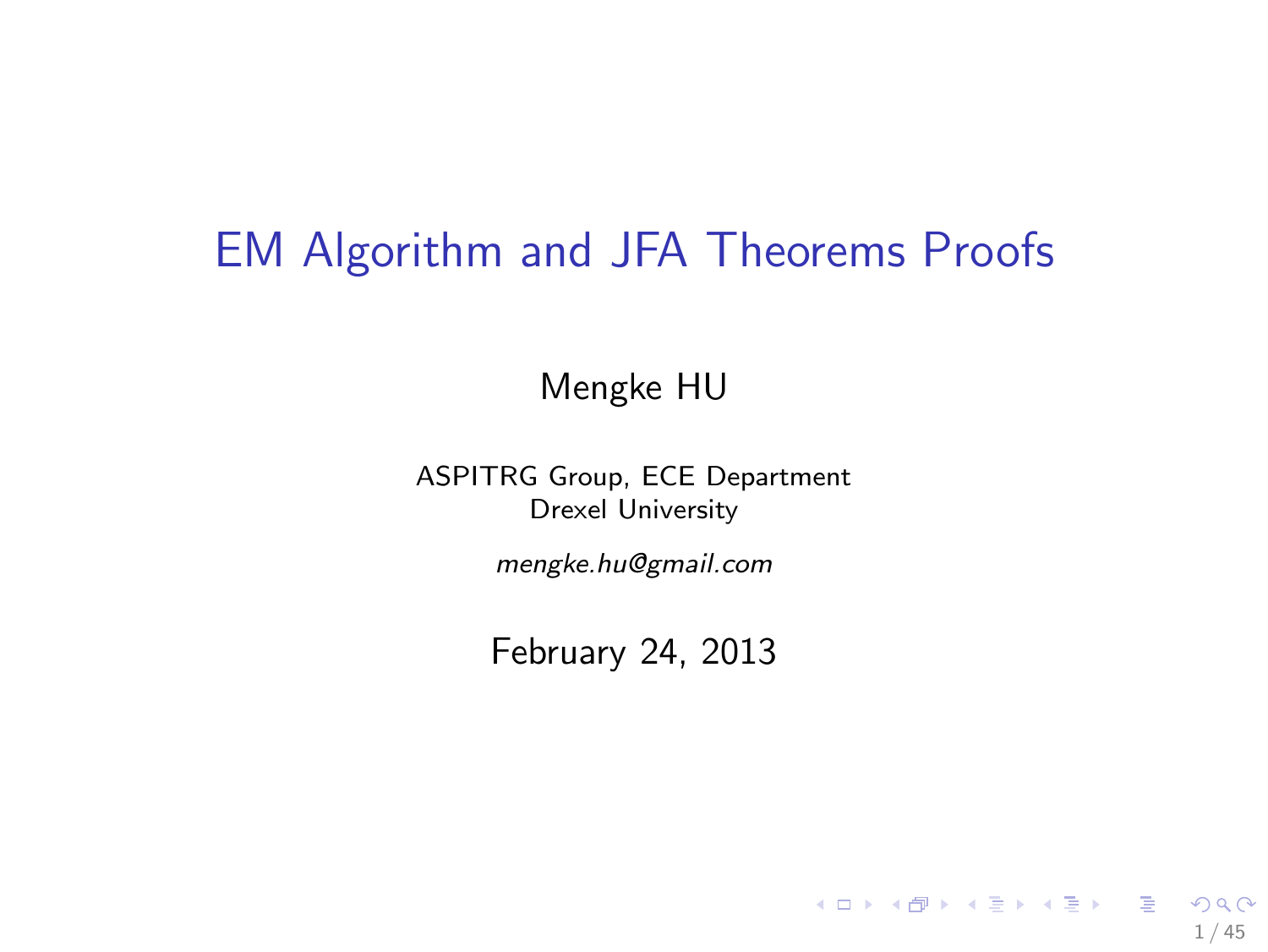# **Outline**

### 1 [EM Algorithm](#page-1-0)

### **• [Problem Setup](#page-1-0)**

- [EM for exponential family](#page-5-0)
- [General EM](#page-12-0)
- [Proof of none-decreasing](#page-14-0)
- [Proof of Boundedness](#page-17-0)

### [JFA theorems proofs](#page-21-0)

- **[Problem Setup Review](#page-21-0)**
- **[EM:Maximum Likelihood Proof](#page-26-0)**

<span id="page-1-0"></span>2 / 45

 $\Omega$ 

イロト イ部 トイヨ トイヨト

**• [EM-Minimum Divergence](#page-35-0)**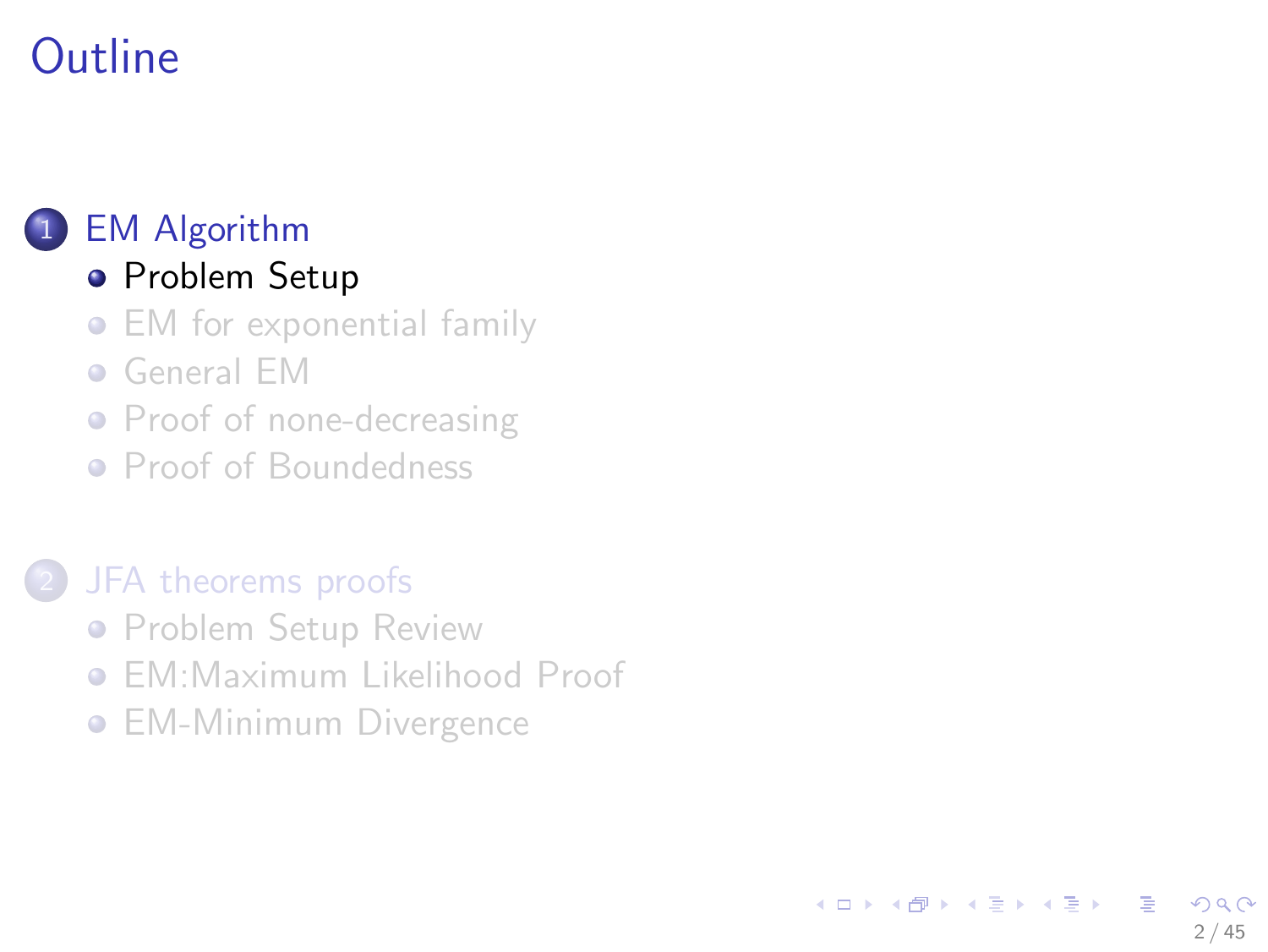## Maximum Likelihood Estimator

$$
\Theta^* = \arg\max_{\Theta} \ln P(\mathbf{Y}|\Theta)
$$
 (1)

3 / 45

K ロ ト K 個 ト K 差 ト K 差 ト … 差 …

- Y is observations
- $\bullet$   $\Theta$  is parameter set that we need to estimate
- **Problem:** Unobservable random variable X lay behind Y
- Solution: Expectation-Maximization (EM) Algorithm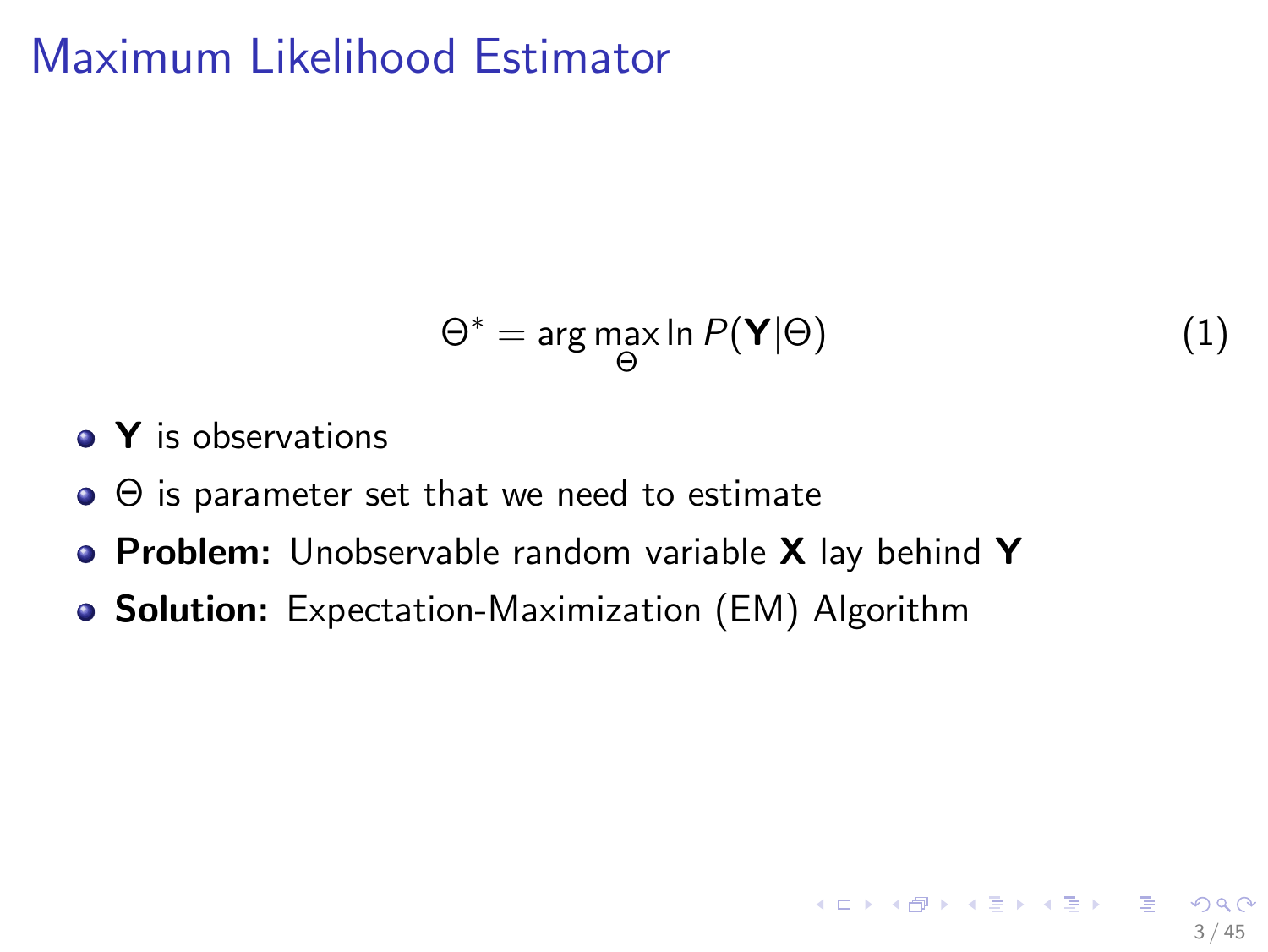## Incomplete data and Complete data

• 2 sample space  $\mathcal X$  and  $\mathcal Y$ , Unobservable data  $\mathbf{X} \in \mathcal{X}$  and observable data  $\mathbf{Y} \in \mathcal{Y}$ 

4 / 45

K ロ ト K 個 ト K 差 ト K 差 ト … 差

- Many-to-one mapping  $y : \mathcal{X} \to \mathcal{Y}$ , i.e.  $\mathbf{Y} = y(\mathbf{X})$
- *Incomplete data*: Y
- *Complete data*: X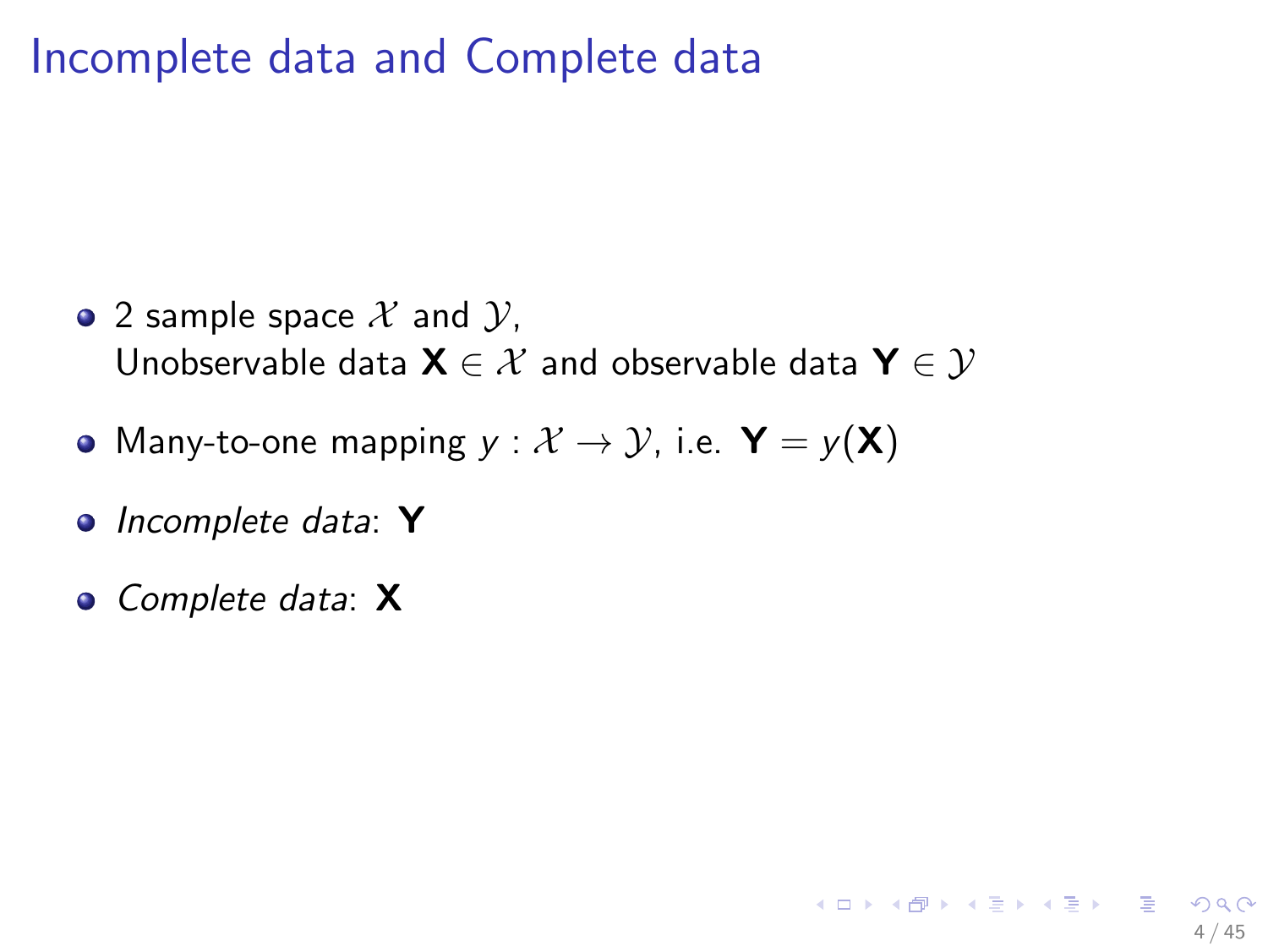## Iterative Algorithm

- Vector parameter Θ1×<sup>r</sup> ∈ Ω, Ω is an *r*−dimensional convex set
- We have:  $\Theta^{(0)} \rightarrow \Theta^{(1)} \rightarrow \Theta^{(2)} \cdots$
- $\Theta(\rho) \in \Omega$ : current value of  $\Theta$  after *p* cycles of iterative algorithm
- **Iterative Algorithm:** a rule applicable to any starting point on the list, s.t.  $\boldsymbol{\mathsf{M}}: \Theta^{(\rho)} \rightarrow \Theta^{(\rho+1)}, \Theta^{(\rho)} \in \Omega, \Theta^{(\rho+1)} \in \Omega$

$$
\Theta^{(p+1)} = \mathsf{M}(\Theta^{(p)})
$$

5 / 45

KID KARA KE KILE KI E KORO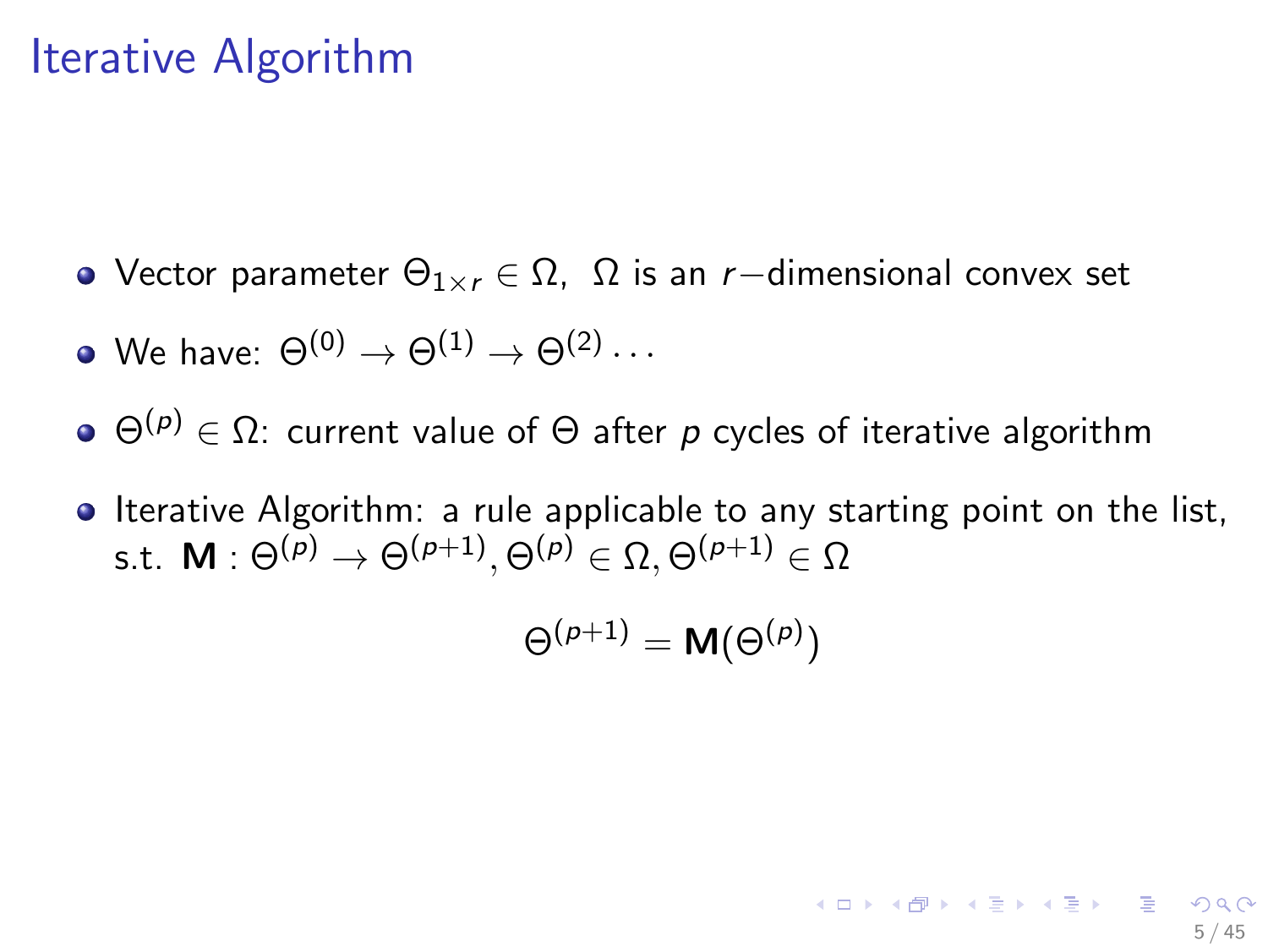# **Outline**

#### **[EM Algorithm](#page-1-0)**

**• [Problem Setup](#page-1-0)** 

#### • [EM for exponential family](#page-5-0)

- [General EM](#page-12-0)
- [Proof of none-decreasing](#page-14-0)
- [Proof of Boundedness](#page-17-0)

#### [JFA theorems proofs](#page-21-0)

- **[Problem Setup Review](#page-21-0)**
- **[EM:Maximum Likelihood Proof](#page-26-0)**

<span id="page-5-0"></span>6 / 45

 $\Omega$ 

イロト イ部 トイヨ トイヨト

**• [EM-Minimum Divergence](#page-35-0)**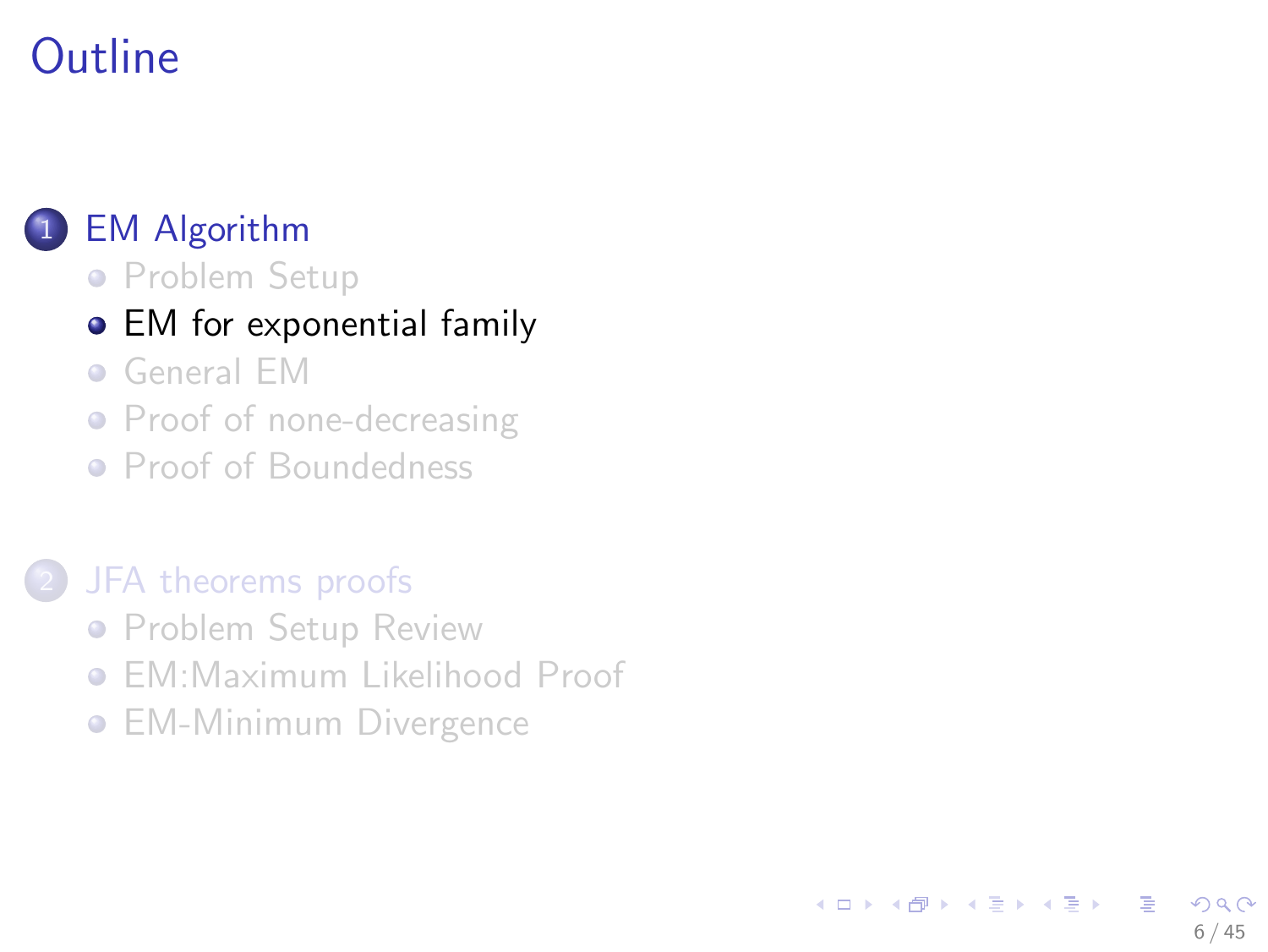## EM algorithm

EM: exponential family case

- Sufficient Statistics  $T(X_1 \cdots X_n)$ :  $P(X_1 \cdots X_n | T(X_1 \cdots X_n), \Theta)$  is independent of  $\Theta$
- **•**  $p(\mathbf{X}, \mathbf{Y} | \Theta)$  is element in the regular exponential-family:

$$
p(\mathbf{X}, \mathbf{Y} | \Theta) = p(\mathbf{X}, y(\mathbf{X}) | \Theta) = b(\mathbf{X}) \frac{\exp(\Theta \mathcal{T}(\mathbf{X})^T)}{a(\Theta)}
$$

• By the fact  $\int \int p(\mathbf{X}, \mathbf{Y} | \Theta) d\mathbf{X} d\mathbf{Y} = 1$ 

$$
a(\Theta) = \int_{\mathcal{X}} b(\mathbf{X}) \exp(\Theta \, \mathcal{T}(\mathbf{X})^T) d\mathbf{X}
$$

7 / 45

K ロ ▶ K 個 ▶ K 글 ▶ K 글 ▶ │ 글 │ ◆) Q Q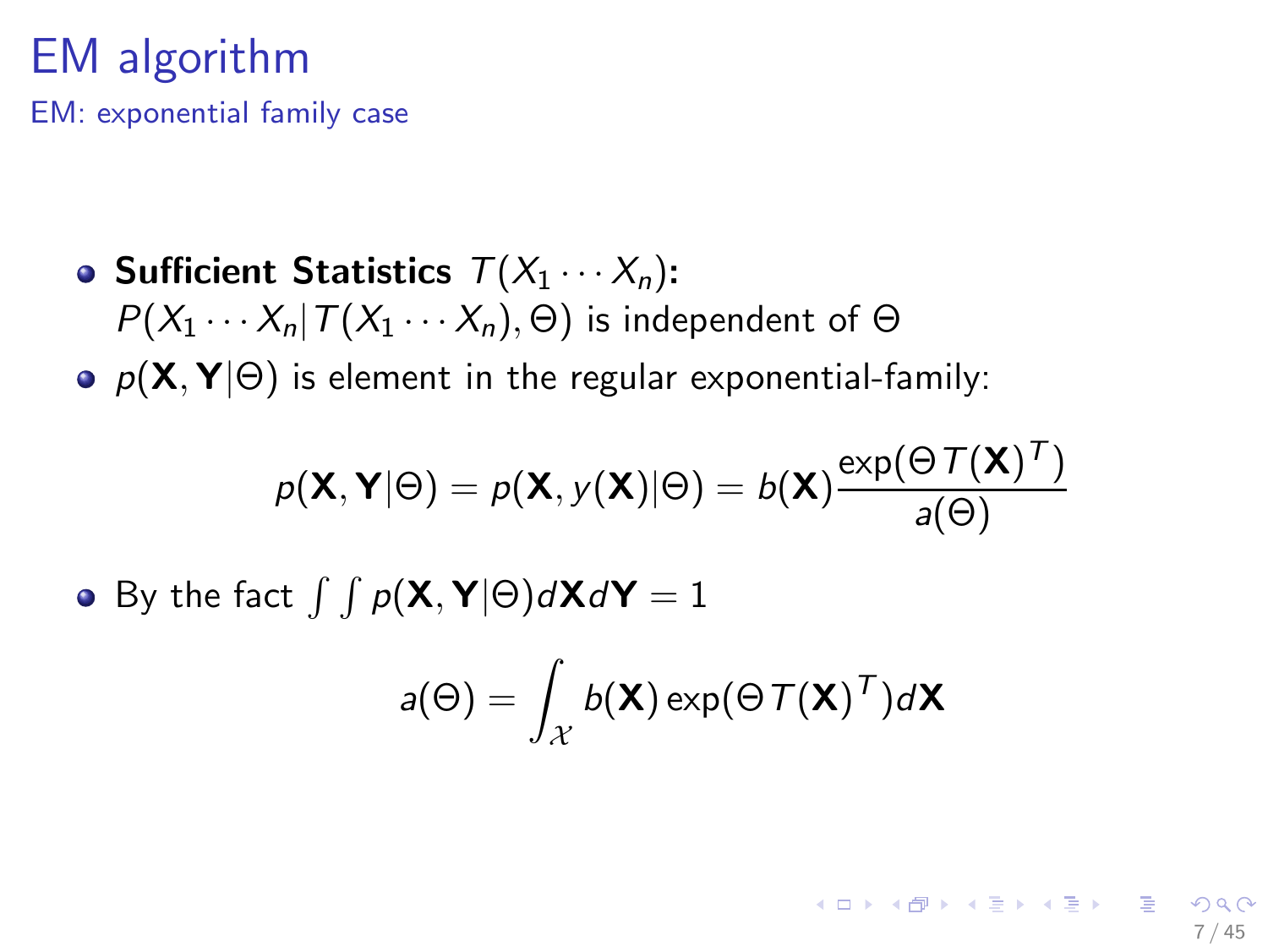### EM algorithm EM: exponential family case

**1** E-step: Estimate the complete-data sufficient statistics  $T(X)$ 

$$
\mathcal{T}^{(p)}(\mathbf{X}) = \mathbb{E}[\mathcal{T}(\mathbf{X}) | \mathbf{Y}, \Theta^{(p)}]
$$

**2** M-step:  $\Theta^{(p+1)}$  (maximize the likelihood) as solution of the following equations:

$$
\mathbb{E}[t(\mathsf{X})|\Theta] = \mathcal{T}^{(p)}(\mathsf{X})
$$

8 / 45

イロト (部) (差) (差) (差) のQC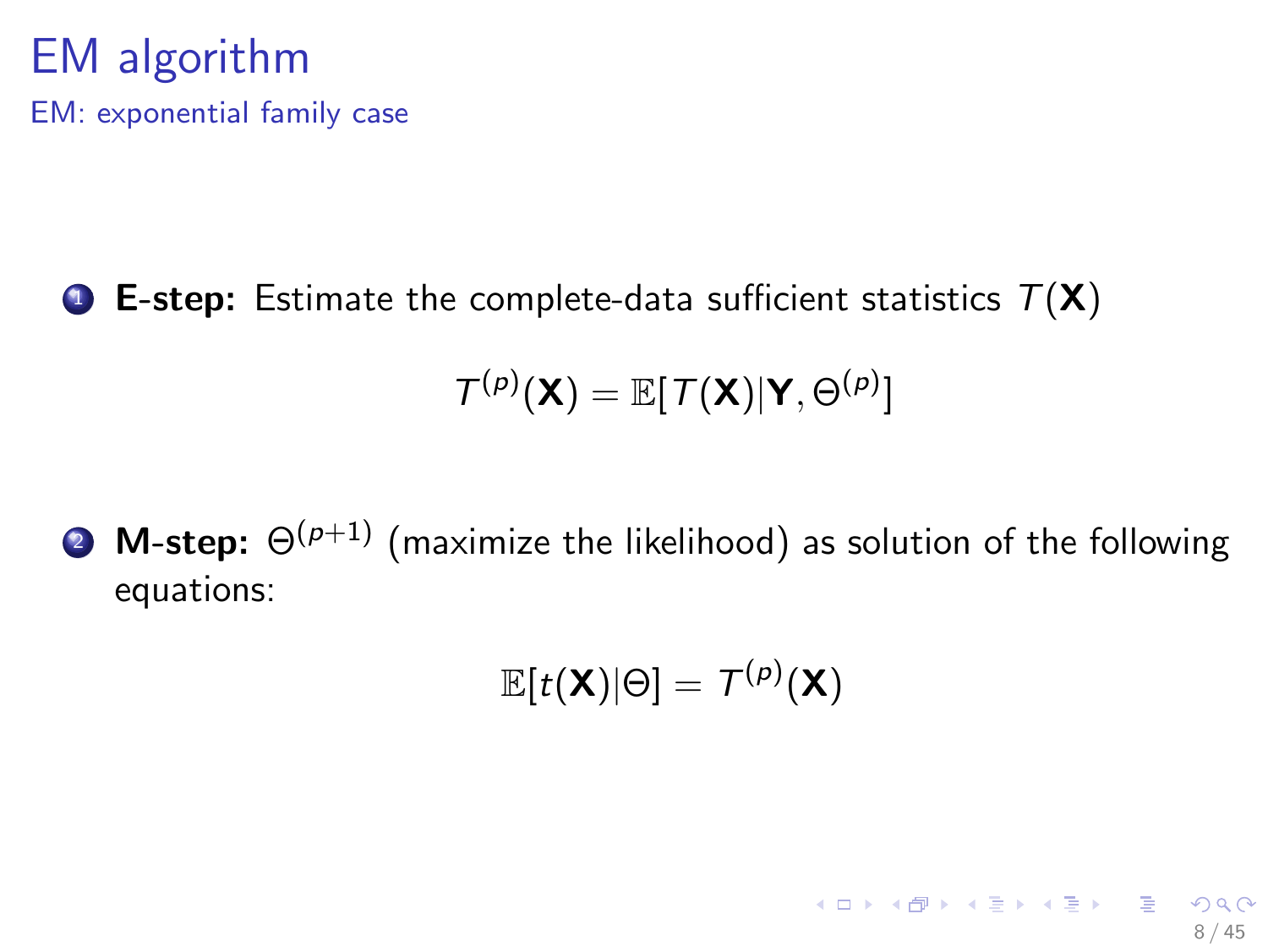## EM algorithm brief proof

EM: exponential family case

likelihood

$$
\mathcal{L}(\mathbf{Y}|\Theta) = \ln p(\mathbf{Y}|\Theta) = \ln \frac{p(\mathbf{X}, \mathbf{Y}|\Theta)}{p(\mathbf{X}|\mathbf{Y}, \Theta)}
$$
  
=  $\ln p(\mathbf{X}, \mathbf{Y}|\Theta) - \ln p(\mathbf{X}|\mathbf{Y}, \Theta)$   
=  $\ln b(\mathbf{X}) \frac{\exp(\Theta \mathcal{T}(\mathbf{X})^T)}{a(\Theta)} - \ln b(\mathbf{X}) \frac{\exp(\Theta \mathcal{T}(\mathbf{X})^T)}{a(\Theta|\mathbf{Y})}$   
=  $-\ln a(\Theta) + \ln a(\Theta|\mathbf{Y})$ 

9 / 45

K ロ > K @ > K 할 > K 할 > 1 할 : K 9 Q Q\*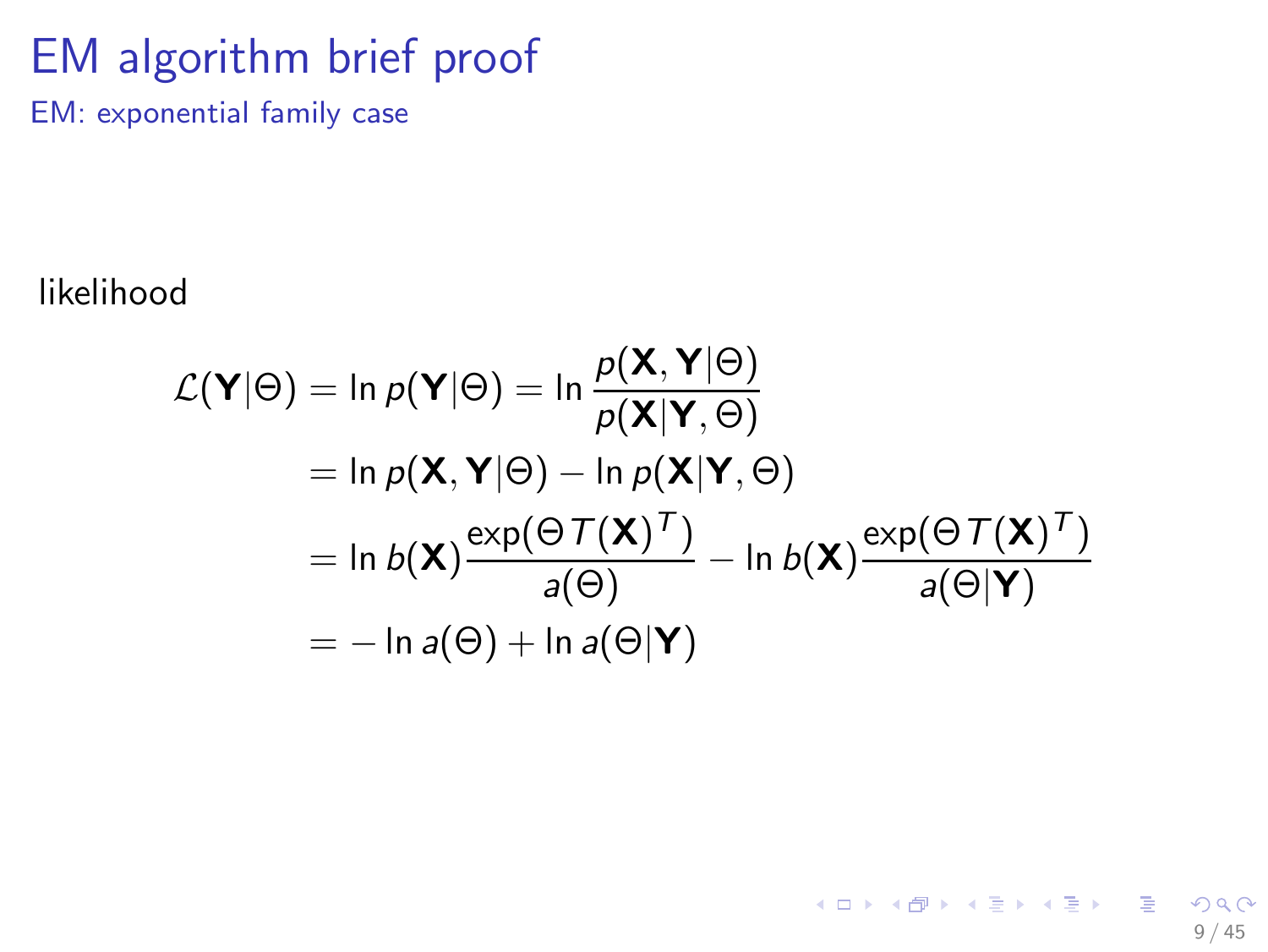## EM algorithm brief proof

EM: exponential family case

$$
\frac{\partial \mathcal{L}(\mathbf{Y}|\Theta)}{\partial \Theta} = \frac{\partial(-\ln a(\Theta) + \ln a(\Theta|\mathbf{Y})))}{\partial \Theta}
$$
\n
$$
= -\frac{1}{a(\Theta)} \frac{\partial a(\Theta)}{\partial \Theta} + \frac{1}{a(\Theta|\mathbf{Y})} \frac{\partial a(\Theta|\mathbf{Y})}{\partial \Theta}
$$
\n
$$
= \frac{1}{a(\Theta|\mathbf{Y})} \frac{\partial}{\partial \Theta} \left( \int_{\mathcal{X}(y)} b(\mathbf{X}) \exp(\Theta \mathcal{T}(\mathbf{X})^T) d\mathbf{X} \right)
$$
\n
$$
- \frac{1}{a(\Theta)} \frac{\partial}{\partial \Theta} \left( \int_{\mathcal{X}} b(\mathbf{X}) \exp(\Theta \mathcal{T}(\mathbf{X})^T) d\mathbf{X} \right)
$$
\n
$$
= \mathbb{E}[\mathcal{T}(\mathbf{X})|\mathbf{Y}, \Theta] - \mathbb{E}(\mathcal{T}(\mathbf{X})|\Theta) = 0
$$

K ロ > K @ > K 할 > K 할 > 1 할 : K 9 Q Q\* 10 / 45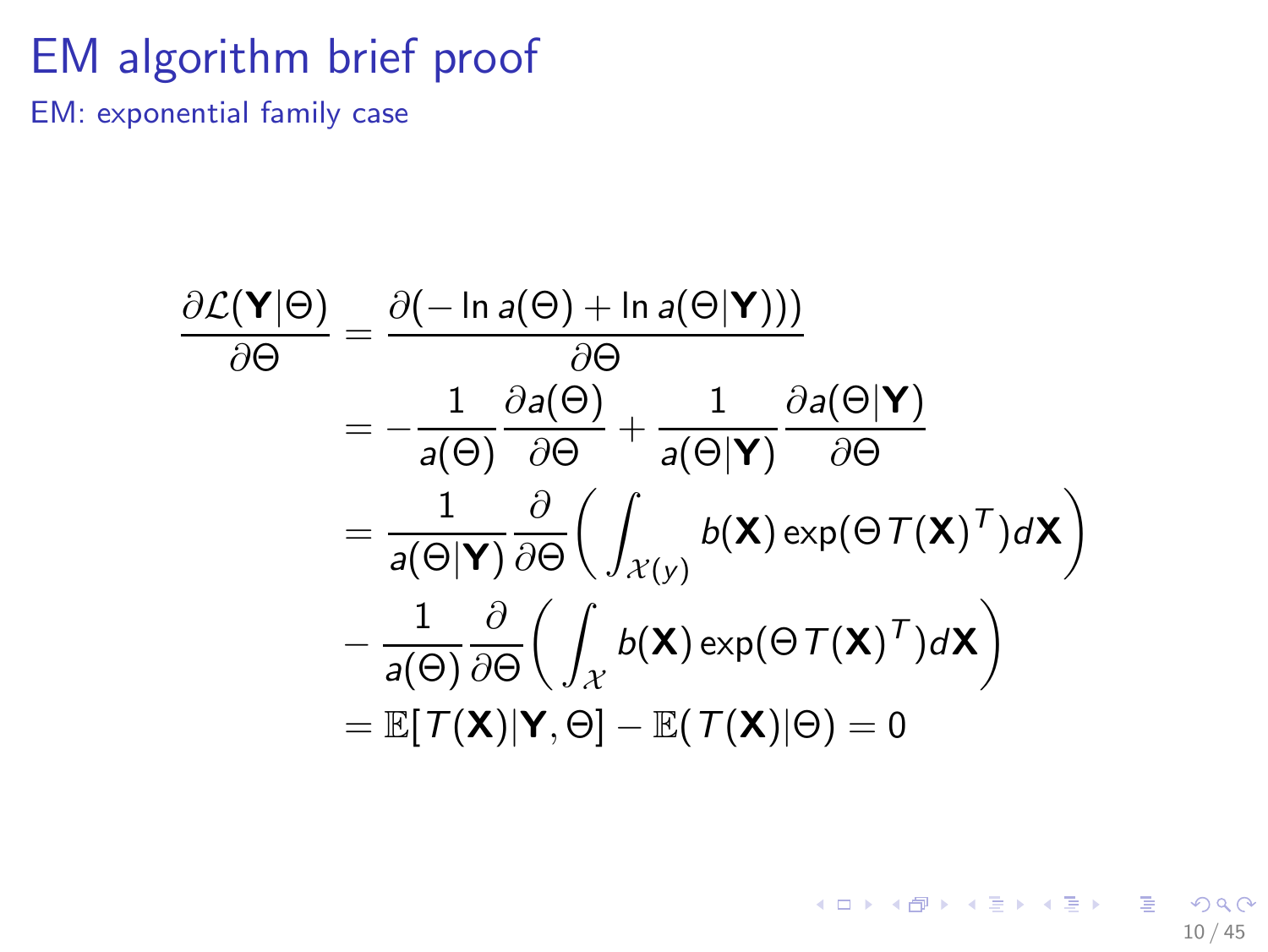## EM algorithm

EM: exponential family case revise

$$
\frac{\partial \mathcal{L}(\mathbf{Y}|\Theta)}{\partial \Theta} = \mathbb{E}[\mathcal{T}(\mathbf{X})|\mathbf{Y}, \Theta] - \mathbb{E}(\mathcal{T}(\mathbf{X})|\Theta) = 0
$$

**1** E-step: Estimate the complete-data sufficient statistics  $T(X)$ 

$$
\mathcal{T}^{(p)}(\mathbf{X}) = \mathbb{E}[\mathcal{T}(\mathbf{X}) | \mathbf{Y}, \Theta^{(p)}]
$$

**2** M-step:  $\Theta^{(p+1)}$  as solution of the following equations:

$$
\mathbb{E}[t(\mathsf{X})|\Theta] = \mathcal{T}^{(\rho)}(\mathsf{X})
$$

11 / 45

イロト (部) (差) (差) (差) のQ (2)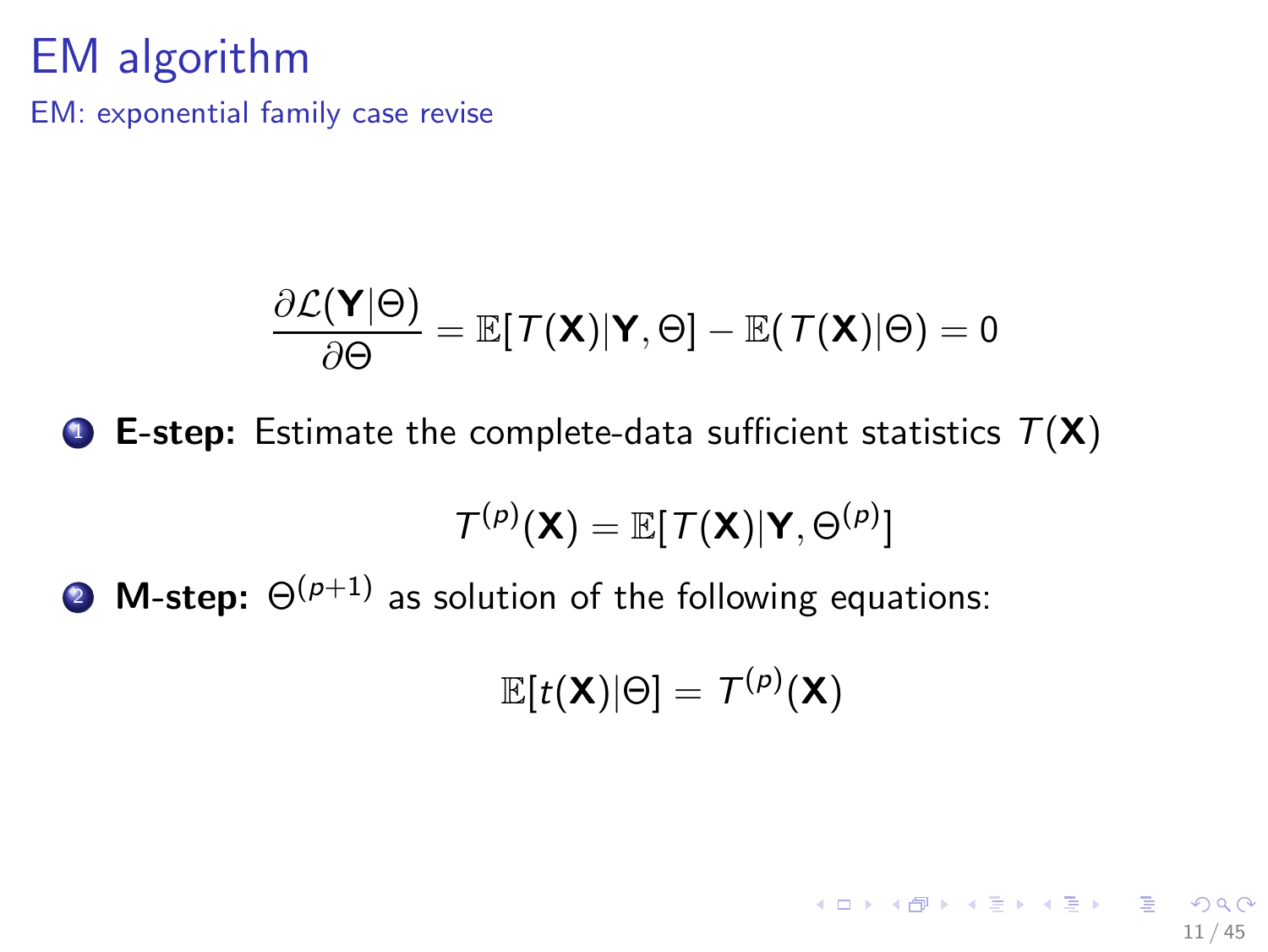## EM algorithm

Problem needed to be shown

- Monotone none-decreasing:  $\bullet$ Why  $\mathcal{L}(\mathbf{Y}|\Theta^{(p+1)})=\mathcal{L}(\mathbf{Y}|\mathbf{M}(\Theta^{(p)}))\geq\mathcal{L}(\mathbf{Y}|\Theta^{(p)})$ ?
- **Bounded:** Why  $\mathcal{L}(\mathbf{Y}|(\Theta^*)^{(p+1)}) = \mathcal{L}(\mathbf{Y}|(\Theta^*)^{(p)})$
- **Note 1:** Monotone + Bounded  $\Rightarrow$  Limit point exists  $\bullet$
- **Note** 2: Let  $E = \left\{ \mathcal{L}(\mathbf{Y}|\Theta^{(p)}) \right\}$ p and  $\mathcal{L}(\mathbf{Y}|\Theta^*)$  is limit point of *E*. L(Y|Θ<sup>∗</sup> ) is not necessary in *E*

12 / 45

(ロ) (個) (目) (目) (目) (目) の

• We will prove this 2 problem in general EM form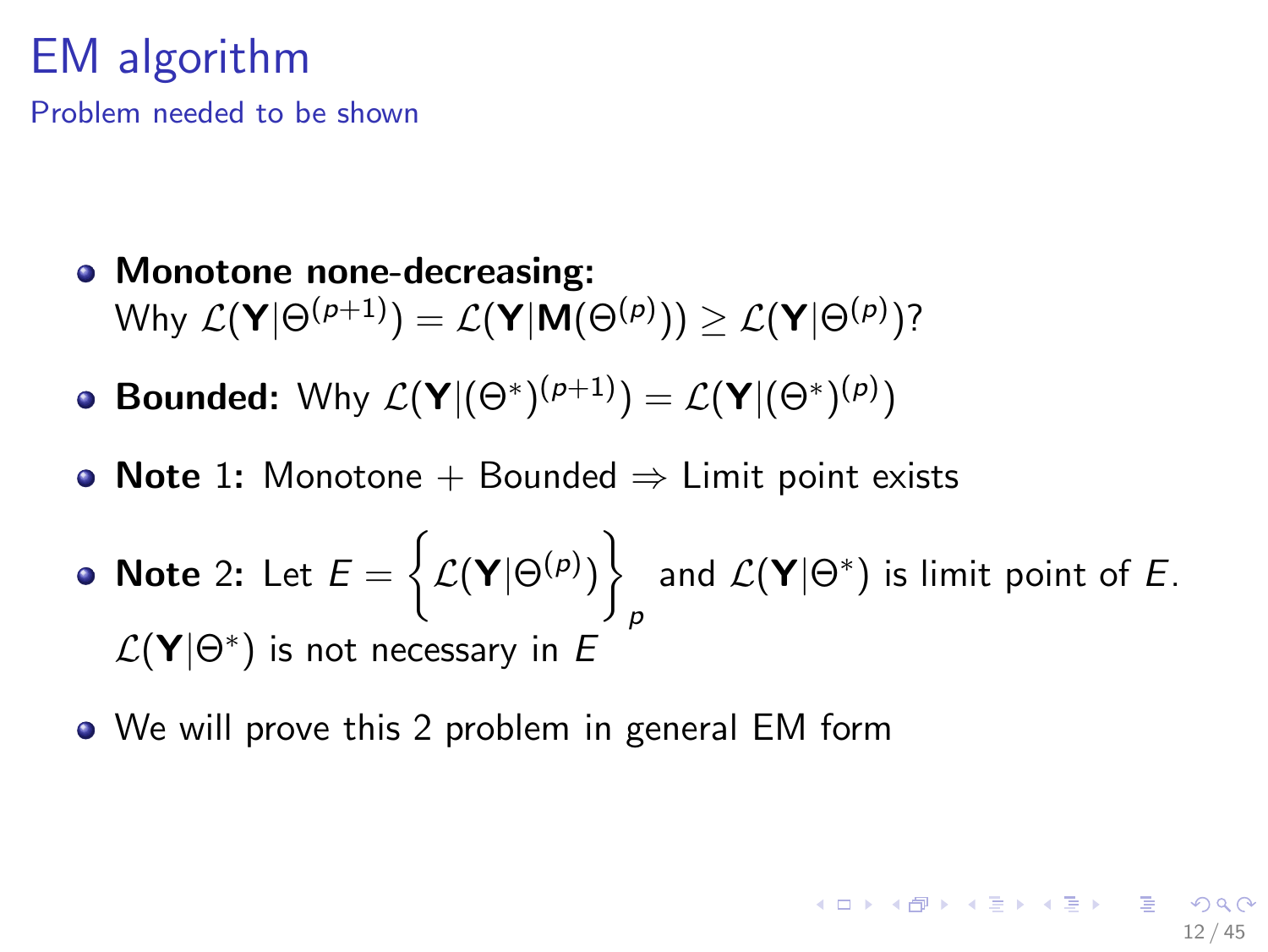# **Outline**

#### **[EM Algorithm](#page-1-0)**

- **[Problem Setup](#page-1-0)**
- [EM for exponential family](#page-5-0)

#### [General EM](#page-12-0)

- [Proof of none-decreasing](#page-14-0)
- [Proof of Boundedness](#page-17-0)

#### [JFA theorems proofs](#page-21-0)

- **[Problem Setup Review](#page-21-0)**
- **[EM:Maximum Likelihood Proof](#page-26-0)**
- <span id="page-12-0"></span>**• [EM-Minimum Divergence](#page-35-0)**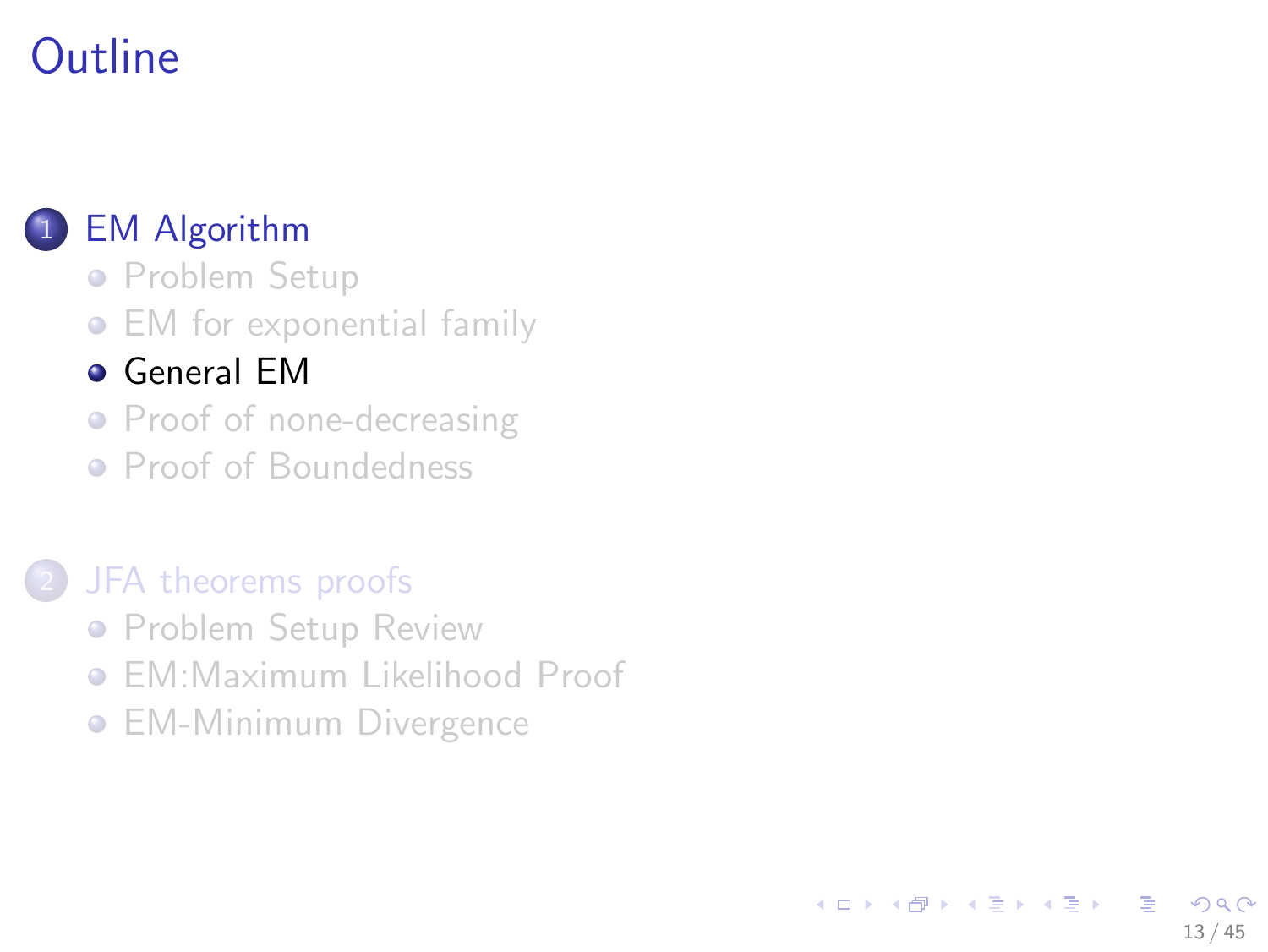# General EM algorithm (GEM)

General formula



$$
\mathcal{Q}(\Theta|\Theta^{(p)}) = \mathbb{E}_{p(\mathbf{X}|\mathbf{Y},\Theta^{(p)})}[ln p(\mathbf{X},\mathbf{Y}|\Theta)]
$$

<sup>2</sup> M-step:

$$
\Theta^{(p+1)} = \arg\max_{\Theta} \mathcal{Q}(\Theta|\Theta^{(p)})
$$

 $\mathbf{d}$ 

14 / 45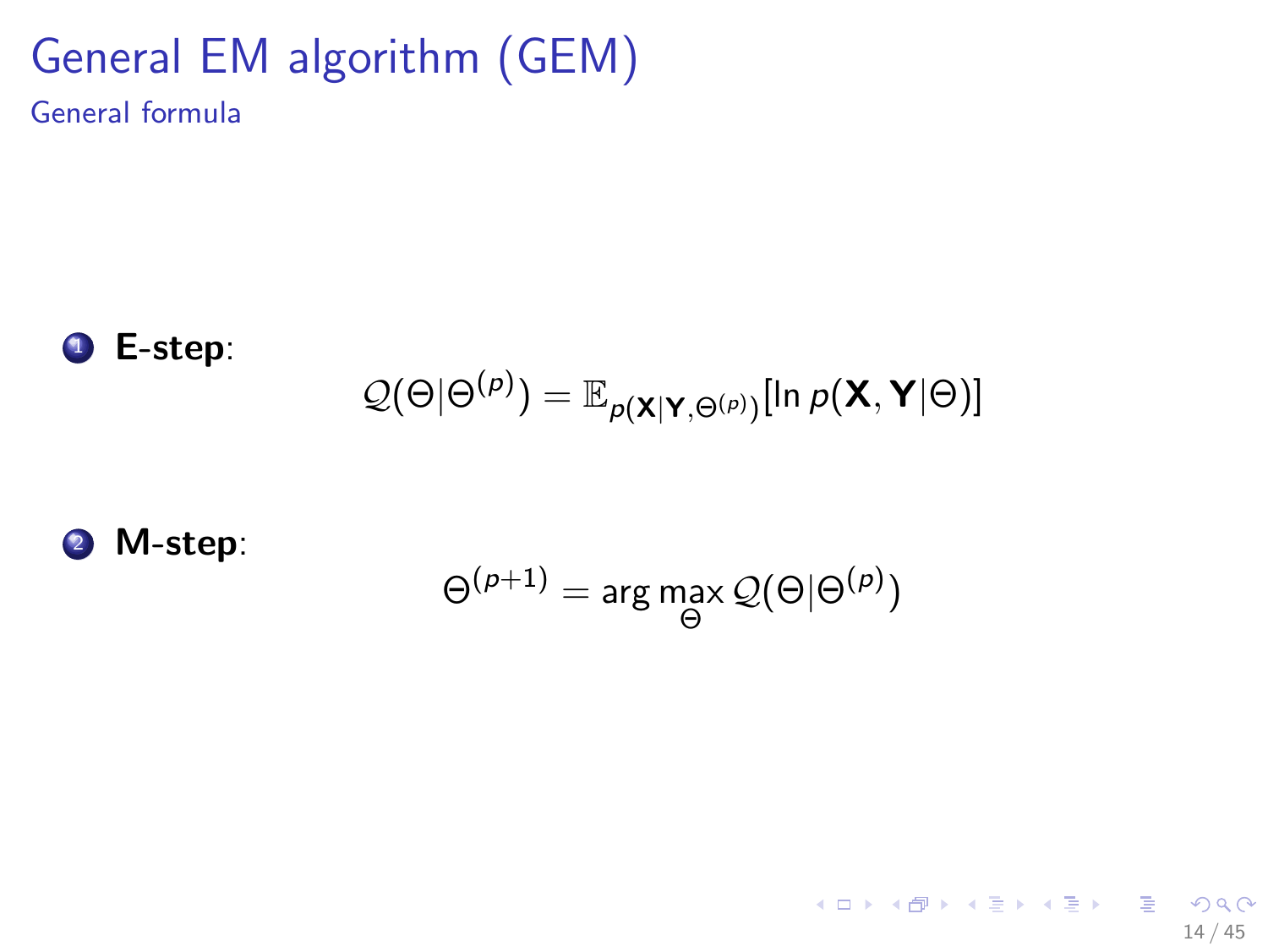# **Outline**

#### **[EM Algorithm](#page-1-0)**

- **[Problem Setup](#page-1-0)**
- [EM for exponential family](#page-5-0)
- [General EM](#page-12-0)
- [Proof of none-decreasing](#page-14-0)
- [Proof of Boundedness](#page-17-0)

#### [JFA theorems proofs](#page-21-0)

- **[Problem Setup Review](#page-21-0)**
- **[EM:Maximum Likelihood Proof](#page-26-0)**

<span id="page-14-0"></span>15 / 45

 $\Omega$ 

イロト イ部 トイヨ トイヨト

**• [EM-Minimum Divergence](#page-35-0)**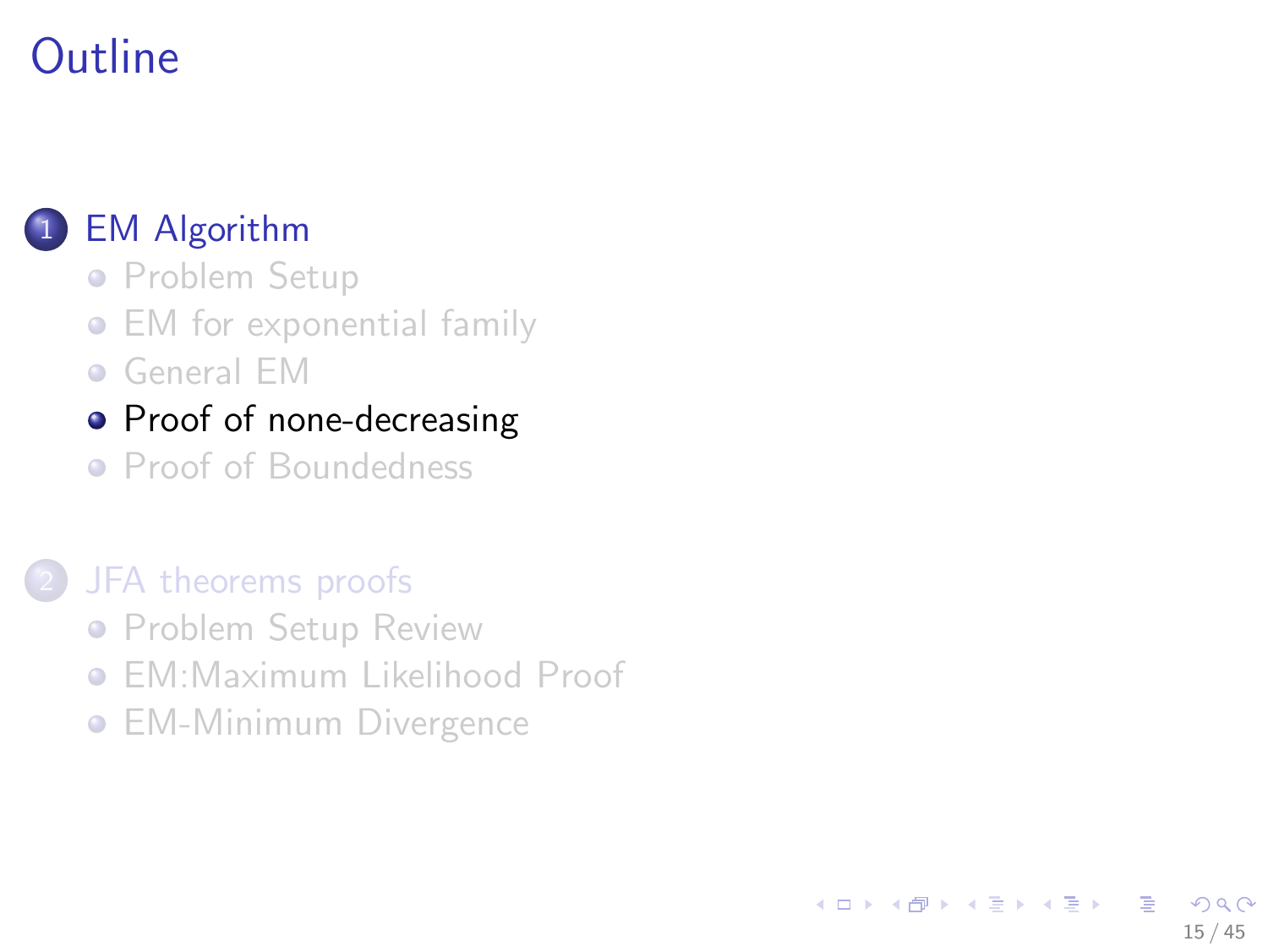## GEM

Proof of likelihood none-decreasing

We need to show:

$$
\mathcal{L}(\mathbf{Y}|\Theta^{(p+1)})\geq \mathcal{L}(\mathbf{Y}|\Theta^{(p)})
$$

Observe:

$$
Q(\Theta^{(p+1)}|\Theta^{(p)}) = \mathbb{E}_{p(\mathbf{X}|\mathbf{Y},\Theta^{(p)})}[ln p(\mathbf{X},\mathbf{Y}|\Theta^{(p+1)})]
$$
  
\n
$$
= \mathbb{E}_{p(\mathbf{X}|\mathbf{Y},\Theta^{(p)})}[ln p(\mathbf{X}|\mathbf{Y},\Theta^{(p+1)})] + \mathbb{E}_{p(\mathbf{X}|\mathbf{Y},\Theta^{(p)})}[ln p(\mathbf{Y}|\Theta^{(p+1)})]
$$
  
\n
$$
= \mathcal{H}(\Theta^{(p+1)}|\Theta^{(p)}) + \mathcal{L}(\mathbf{Y}|\Theta^{(p+1)})
$$

Similarly

$$
\mathcal{Q}(\Theta^{(\rho)}|\Theta^{(\rho)})=\mathcal{H}(\Theta^{(\rho)}|\Theta^{(\rho)})+\mathcal{L}(\mathbf{Y}|\Theta^{(\rho)})
$$

16 / 45

K ロ > K 御 > K 著 > K 著 > 「著 」 の Q @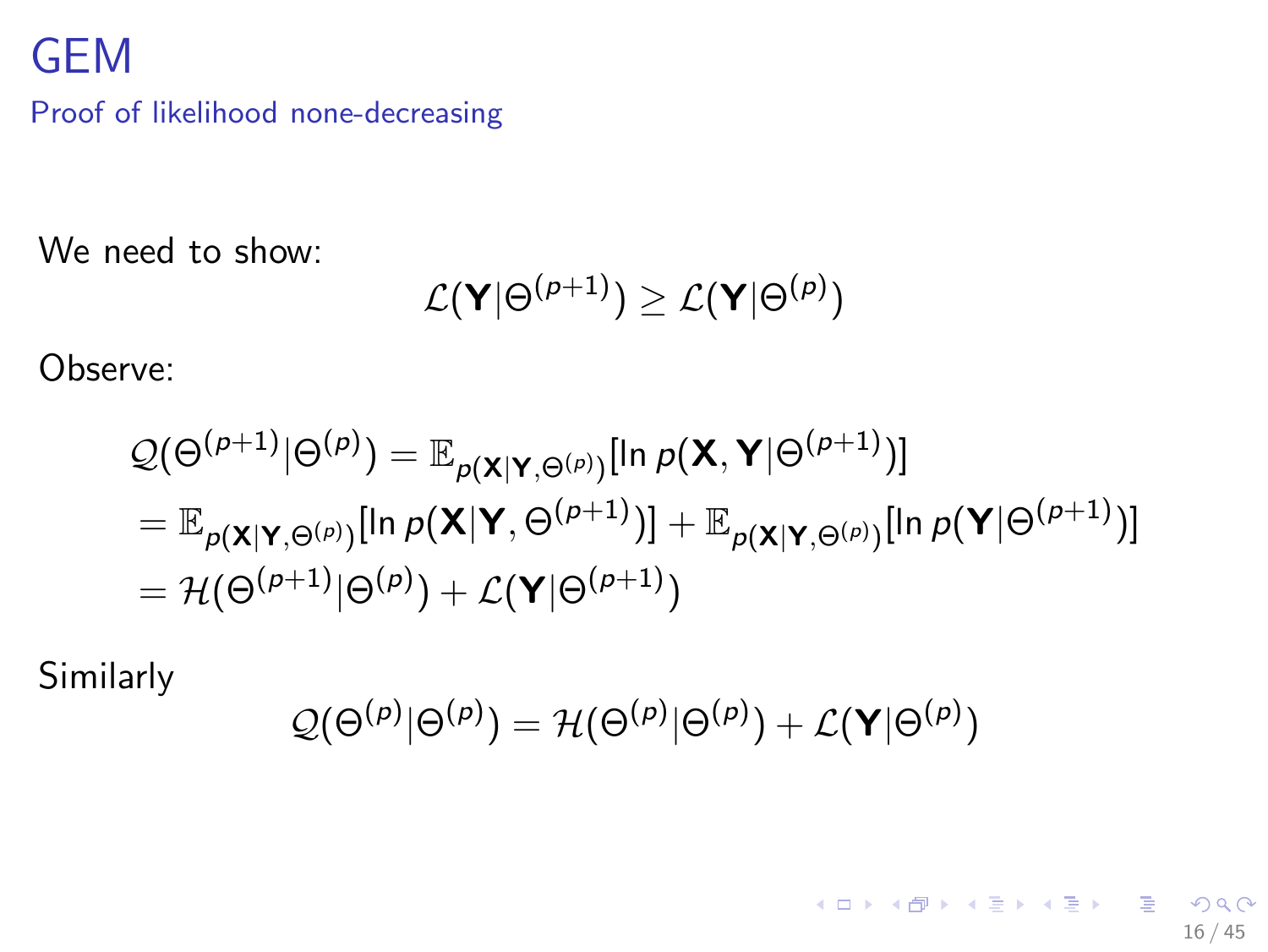## GEM

Proof of likelihood none-decreasing

From M-step:

$$
\mathcal{Q}(\Theta^{(\rho)}|\Theta^{(\rho)})\leq\mathcal{Q}(\Theta^{(\rho+1)}|\Theta^{(\rho)})
$$

Also we can easily prove

 $\mathcal{H}(\Theta^{(\rho+1)}|\Theta^{(\rho)})= -\mathcal{D}(\rho(\mathsf{X}|\mathsf{Y},\Theta^{(\rho)})||\rho(\mathsf{X}|\mathsf{Y},\Theta^{(\rho+1)}))+\mathcal{H}(\Theta^{(\rho)}|\Theta^{(\rho)})$ 

Therefore:

$$
\Delta \mathcal{L} = \mathcal{L}(\mathbf{Y}|\Theta^{(p+1)}) - \mathcal{L}(\mathbf{Y}|\Theta^{(p)})
$$
  
=  $\mathcal{D}(p(\mathbf{X}|\mathbf{Y},\Theta^{(p)})||p(\mathbf{X}|\mathbf{Y},\Theta^{(p+1)}))$   
 $\geq 0$ 

17 / 45

K ロ X x 伊 X x 포 X x 포 X → D 포 → D Q Q Q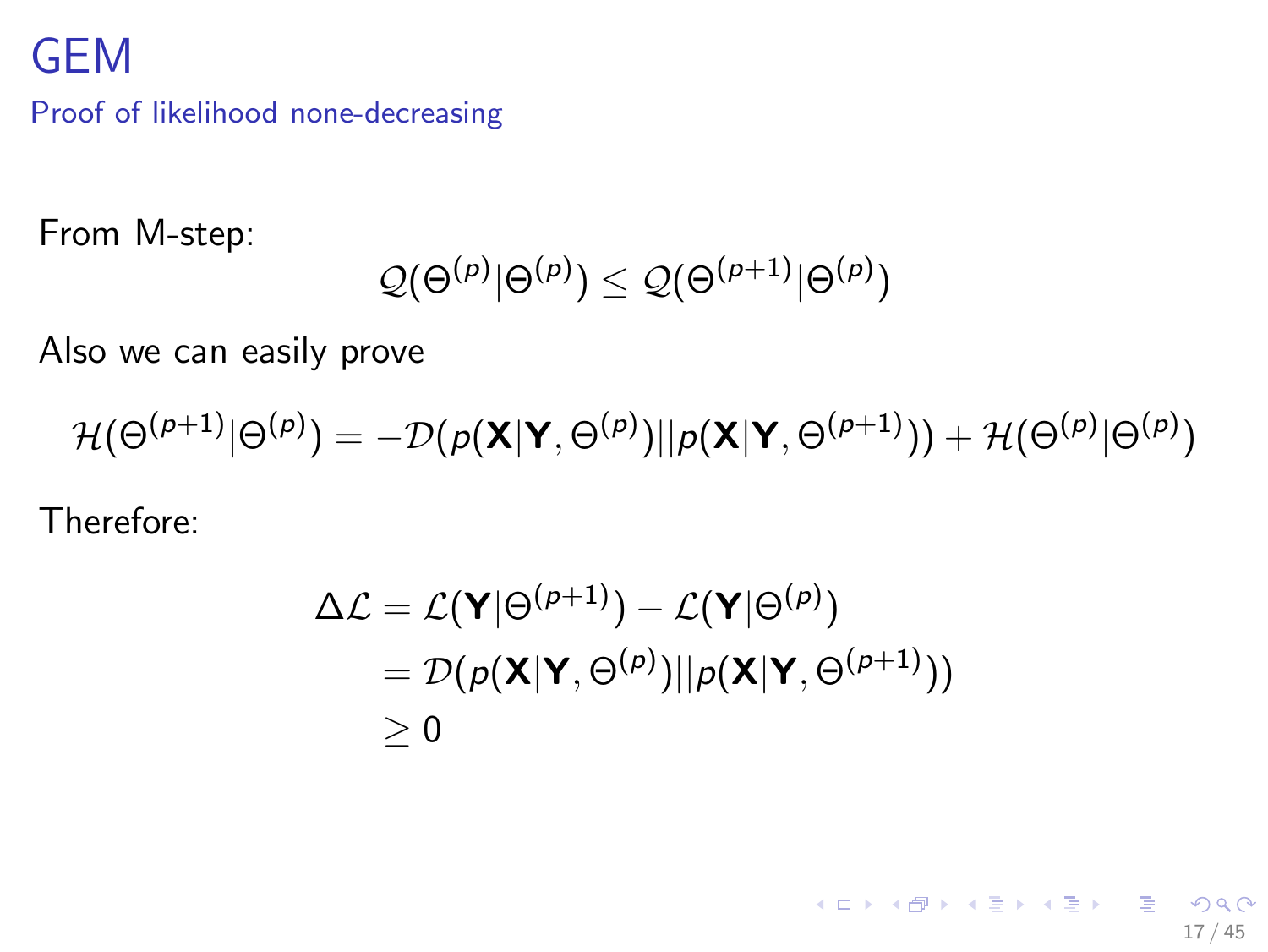# **Outline**

### **[EM Algorithm](#page-1-0)**

- **[Problem Setup](#page-1-0)**
- [EM for exponential family](#page-5-0)
- [General EM](#page-12-0)
- [Proof of none-decreasing](#page-14-0)
- [Proof of Boundedness](#page-17-0)

#### [JFA theorems proofs](#page-21-0)

- **[Problem Setup Review](#page-21-0)**
- **[EM:Maximum Likelihood Proof](#page-26-0)**
- <span id="page-17-0"></span>**• [EM-Minimum Divergence](#page-35-0)**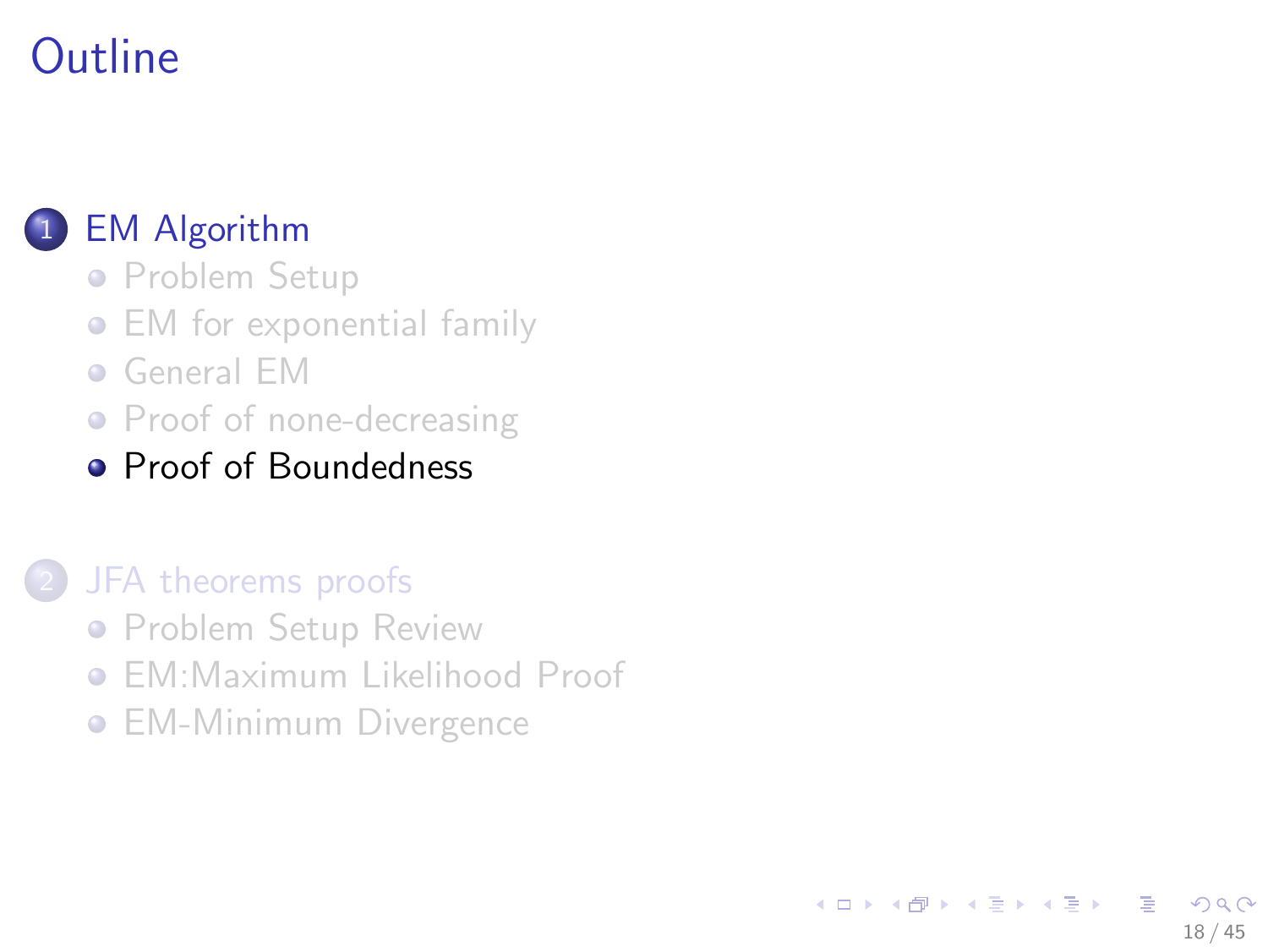### GEM Proof of Boundedness

Theorem  $Suppose \ \exists \Theta^* \ s.t. \ \mathcal{L}(\mathbf{Y}|\Theta^*) \geq \mathcal{L}(\mathbf{Y}|\Theta), \ \ \forall \Theta \in \Omega, \ then$  $\mathcal{Q}((\Theta^*)^{(\rho+1)}|(\Theta^*)^{(\rho)}) = \mathcal{Q}((\Theta^*)^{(\rho)}|(\Theta^*)^{(\rho)}).$ ) (2)  $\mathcal{L}(\mathsf{Y}|(\Theta^*)^{(\rho+1)}) = \mathcal{L}(\mathsf{Y}|(\Theta^*)^{(\rho)}$ )  $(3)$ 

19 / 45

(ロトメ部トメ者) (道) (道)

- (2) is obviously by M-step expression
- (3) holds, since  $\mathcal{D}(p(\mathbf{X}|\mathbf{Y},(\Theta^*)^{(p)})||p(\mathbf{X}|\mathbf{Y},(\Theta^*)^{(p+1)}))=0$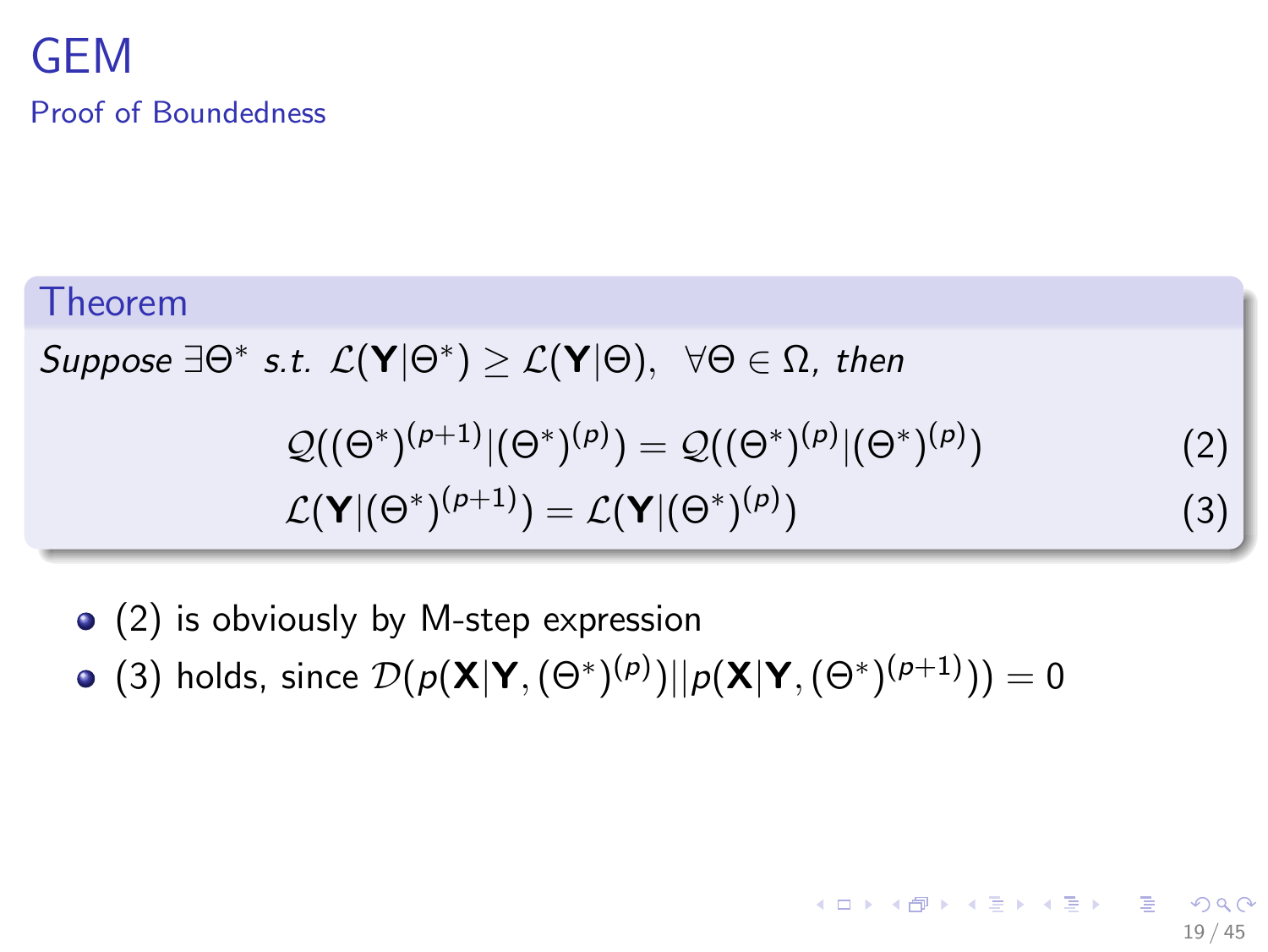# GEM

Another View

Observe:

$$
\mathcal{D}(p(\mathbf{X}, \mathbf{Y}|\Theta^{(p)})||p(\mathbf{X}, \mathbf{Y}|\Theta^{(p+1)})) =
$$
\n
$$
\iint p(\mathbf{X}, \mathbf{Y}|\Theta^{(p)}) \ln \frac{p(\mathbf{X}, \mathbf{Y}|\Theta^{(p)})}{p(\mathbf{X}, \mathbf{Y}|\Theta^{(p+1)})} d\mathbf{X} d\mathbf{Y}
$$
\n
$$
= \iint p(\mathbf{Y}|\Theta^{(p)}) p(\mathbf{X}|\mathbf{Y}, \Theta^{(p)}) (\ln p(\mathbf{X}, \mathbf{Y}|\Theta^{(p)}) - \ln p(\mathbf{X}, \mathbf{Y}|\Theta^{(p+1)})) d\mathbf{X} d\mathbf{Y}
$$
\n
$$
= \int p(\mathbf{Y}|\Theta^{(p)}) (\mathbb{E}_{p(\mathbf{X}|\mathbf{Y}, \Theta^{(p)})} [\ln p(\mathbf{X}, \mathbf{Y}|\Theta^{(p)}) - \ln p(\mathbf{X}, \mathbf{Y}|\Theta^{(p+1)})] d\mathbf{Y}
$$
\n
$$
= \int p(\mathbf{Y}|\Theta^{(p)}) (\mathcal{Q}(\Theta^{(p)}|\Theta^{(p)}) - \mathcal{Q}(\Theta^{(p+1)}|\Theta^{(p)})) d\mathbf{Y}
$$
\n
$$
\geq 0
$$

20 / 45

K ロ ▶ K @ ▶ K 할 ▶ K 할 ▶ 이 할 → 900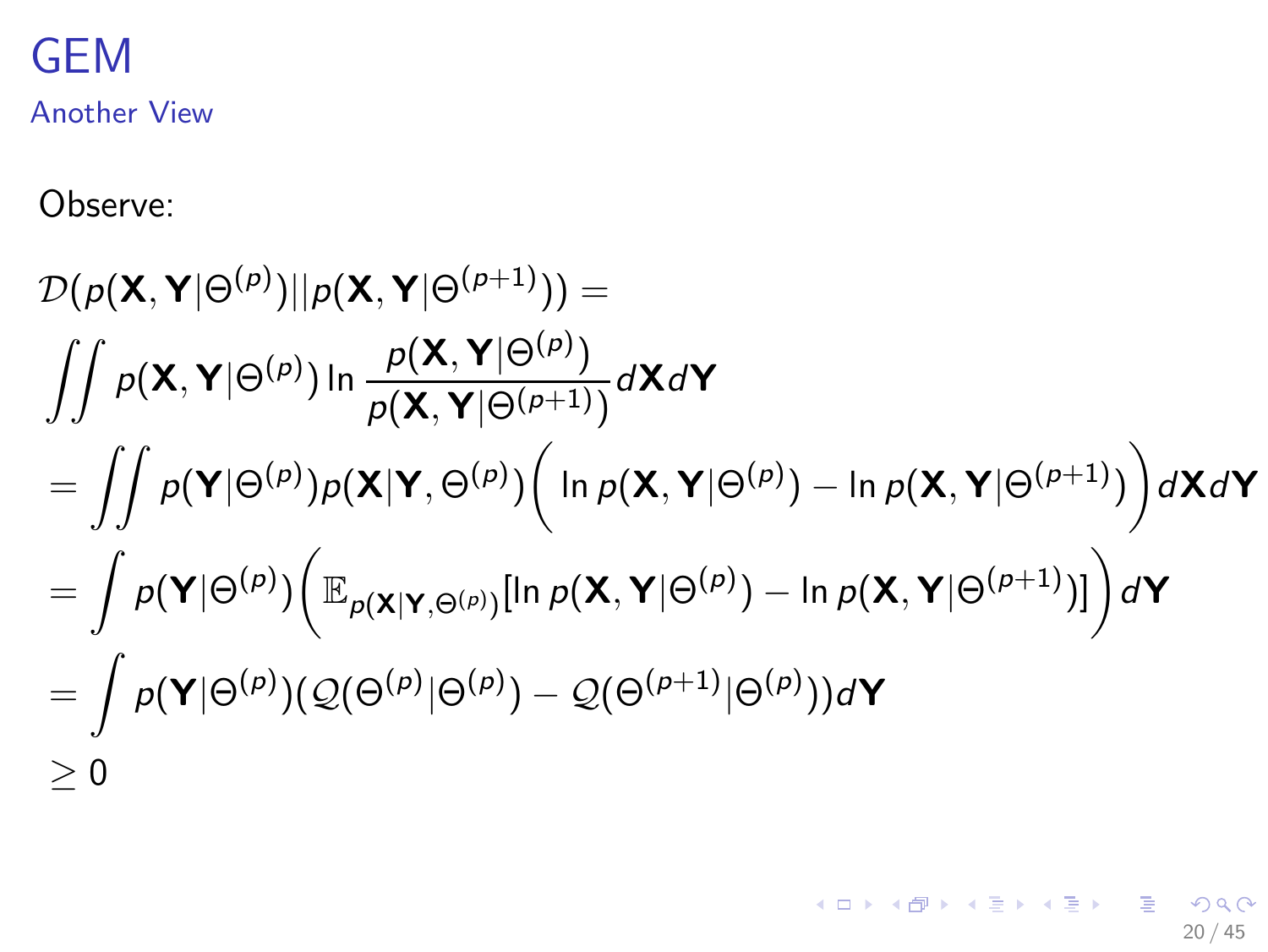

**1** E-step: We need to calculate the posterior distribution to obtain the expectation:

$$
\mathcal{Q}(\Theta|\Theta^{(p)}) = \mathbb{E}_{p(\mathbf{X}|\mathbf{Y},\Theta^{(p)})}[\ln p(\mathbf{X},\mathbf{Y}|\Theta)]
$$

<sup>2</sup> M-step:

$$
\Theta^{(p+1)} = \arg\max_{\Theta} \mathcal{Q}(\Theta | \Theta^{(p)})
$$

21 / 45

K ロ > K d > K 할 > K 할 > 1 할 > 1 이익어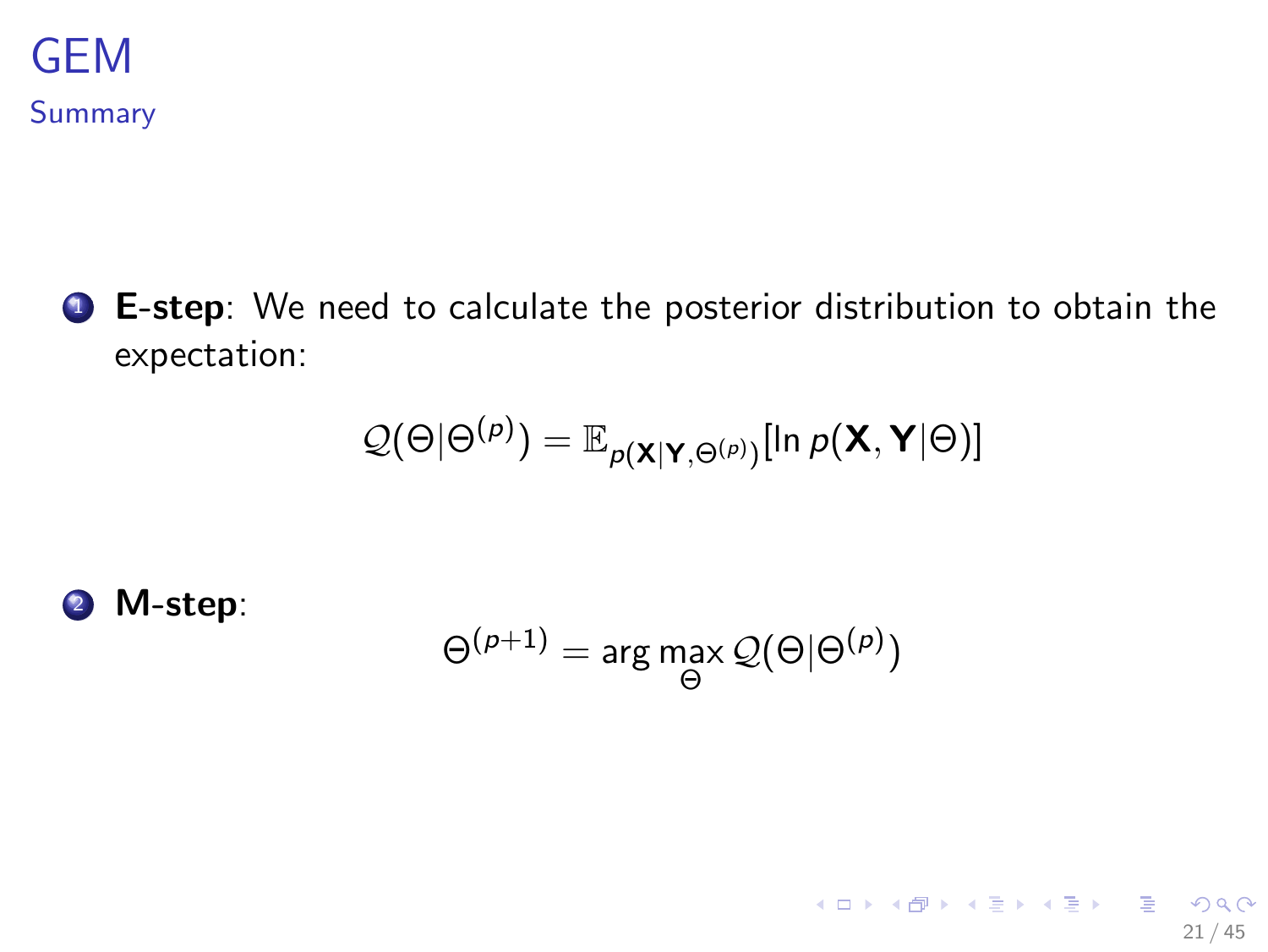# **Outline**

### **[EM Algorithm](#page-1-0)**

- **[Problem Setup](#page-1-0)**
- [EM for exponential family](#page-5-0)
- [General EM](#page-12-0)
- [Proof of none-decreasing](#page-14-0)
- [Proof of Boundedness](#page-17-0)

#### 2 [JFA theorems proofs](#page-21-0)

- **[Problem Setup Review](#page-21-0)**
- **[EM:Maximum Likelihood Proof](#page-26-0)**

<span id="page-21-0"></span>22 / 45

 $QQ$ 

イロト イ部 トイヨ トイヨト

**• [EM-Minimum Divergence](#page-35-0)**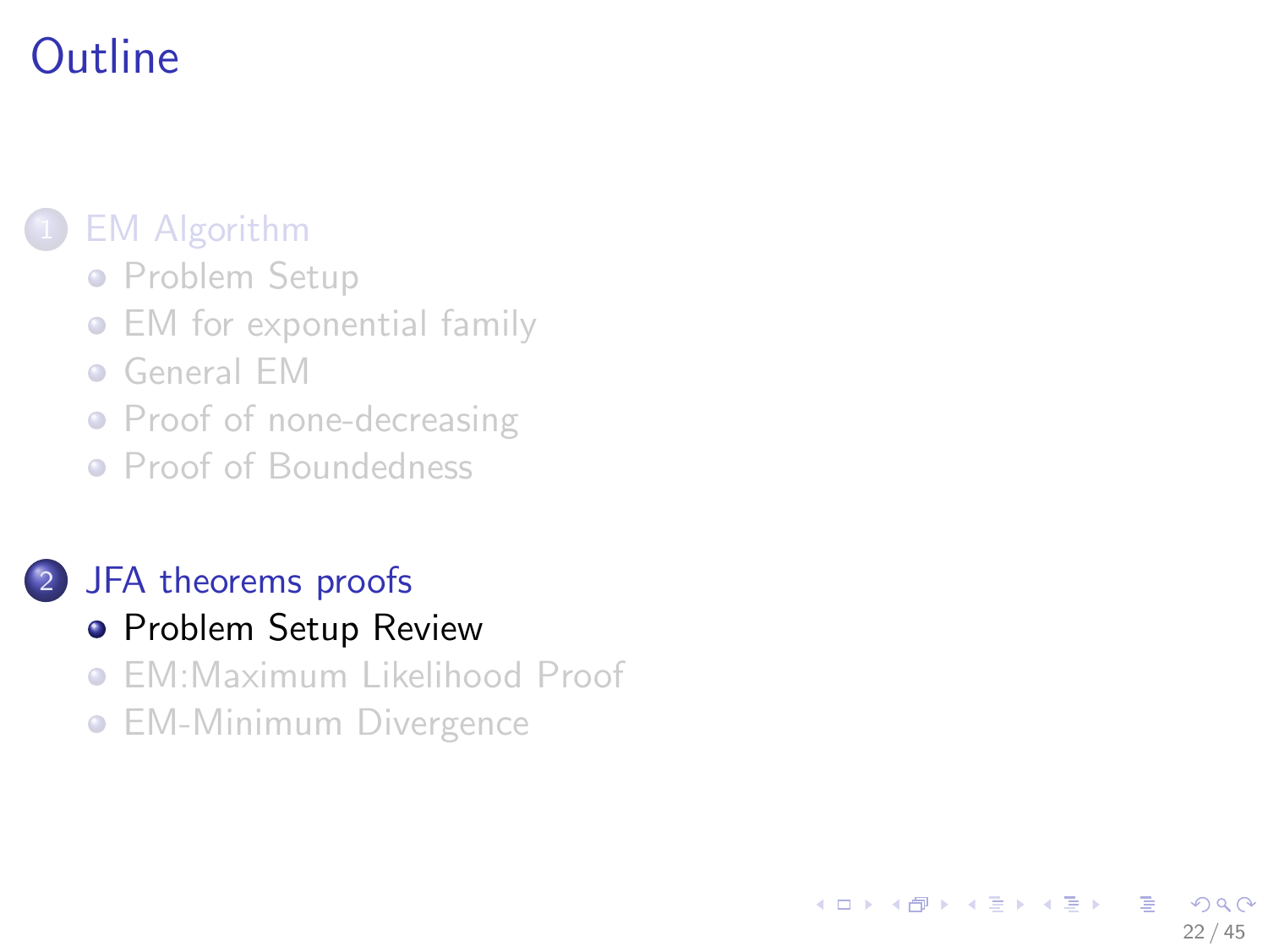## JFA model Review

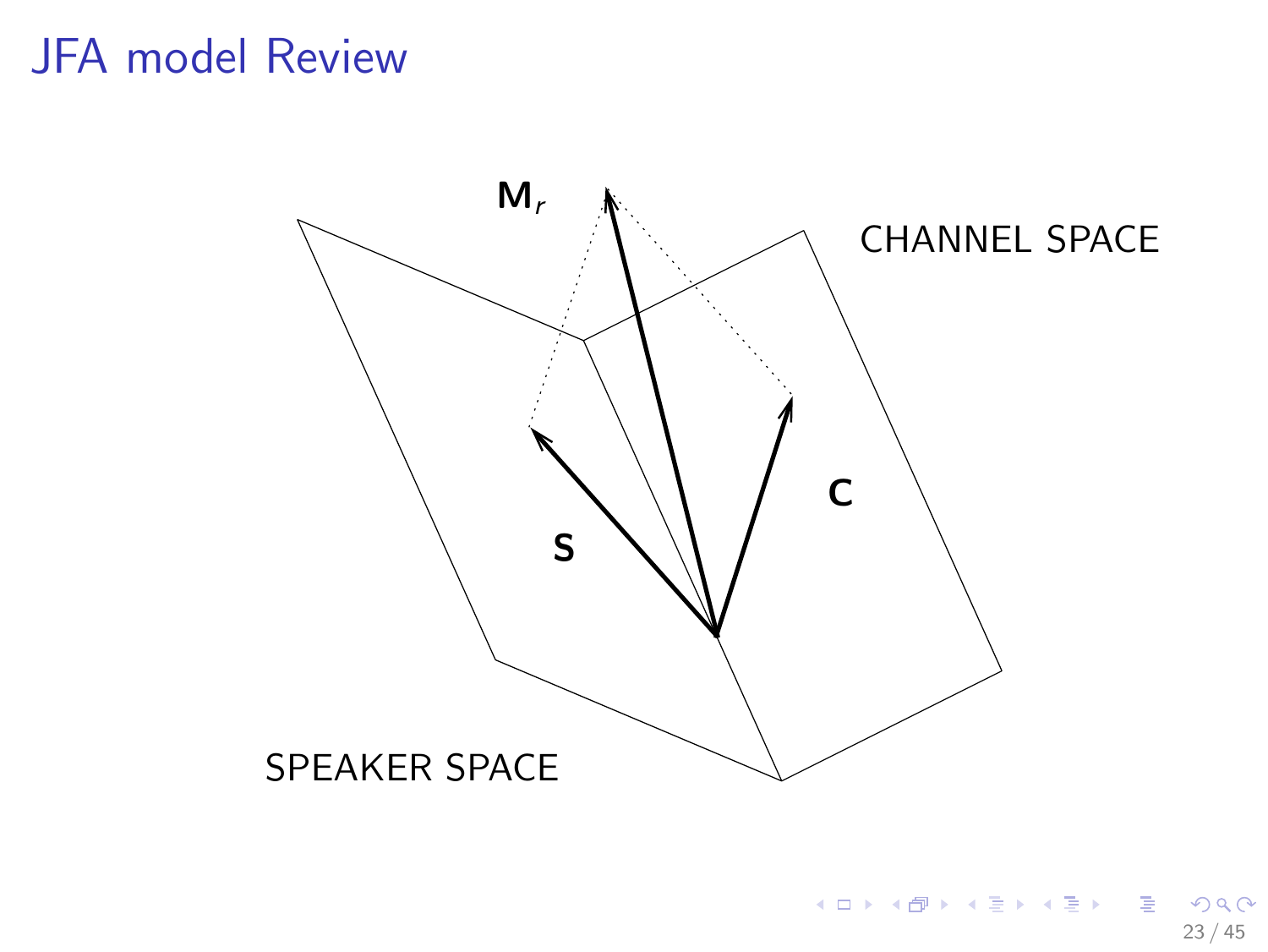## JFA model Review

$$
\mathbf{Y}_{t,c,r,s} = \mathbf{M}_{c,r,s} + \mathbf{W}_{t,c,r,s}
$$

$$
\mathbf{M}_{c,r,s} = \mathbf{M}_{c,s} + \mathbf{u}_{c,s} \mathbf{x}_{r,s}
$$

$$
\mathbf{M}_{c,s} = \mathbf{m}_c + \mathbf{v}_{c,s} \mathbf{y}_s + \mathbf{d}_{c,s} \mathbf{z}_{c,s}
$$

24 / 45

K ロ X x 伊 X x 포 X x 포 X → D 포 → D Q Q Q

 $(t, c, r, s) = (framelD, componentID, recordingID, speakerID) Y$  is observation, i.e. features.

 $\textbf{Y}_{t, c, r, s}, \textbf{W}_{t, c, r, s}$  are IID  $\mathcal{N}(\textbf{m}_c, \Sigma_c)$  $m_c$ ,  $\Sigma_c$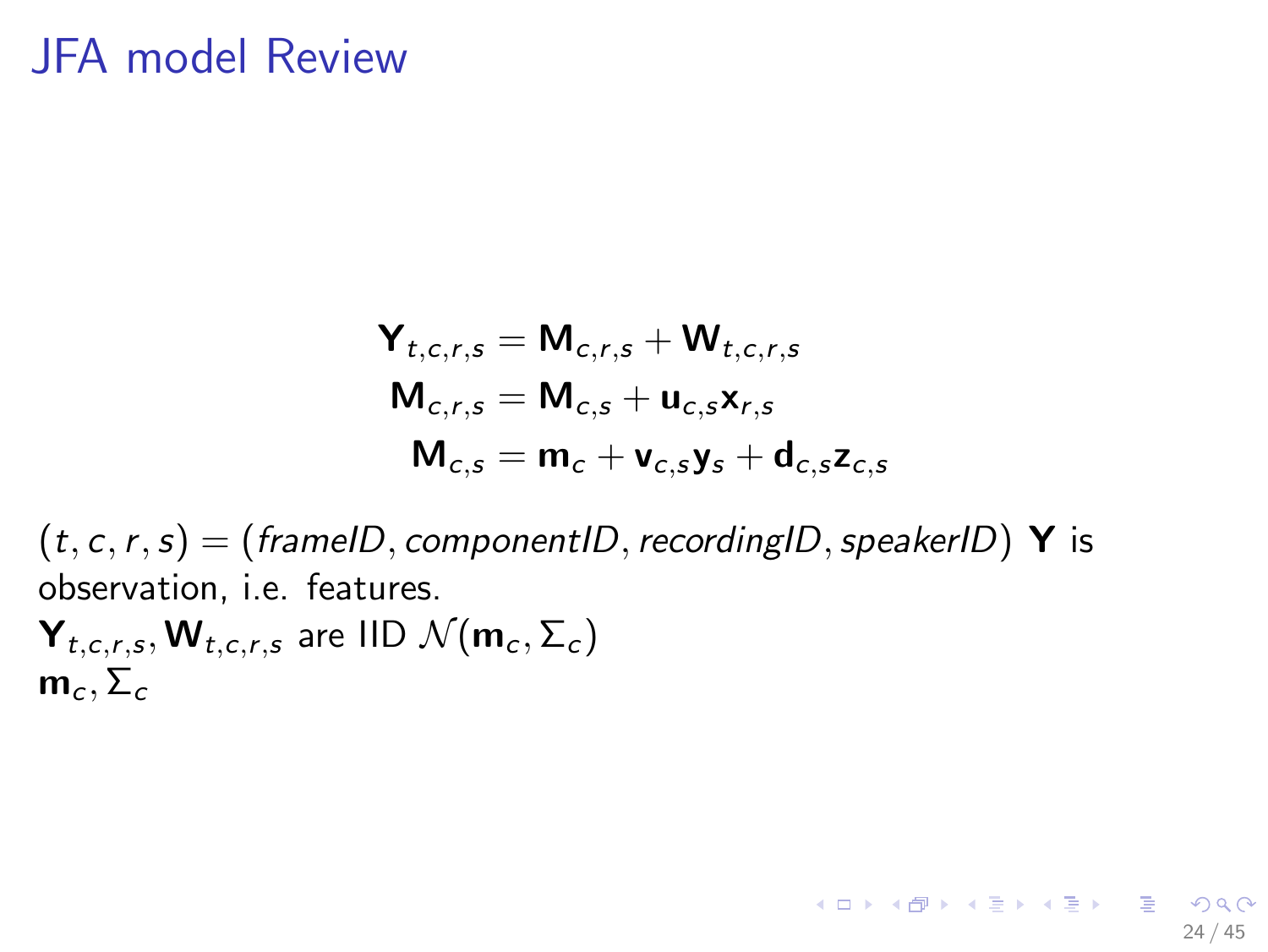## JFA Baseline Dataset

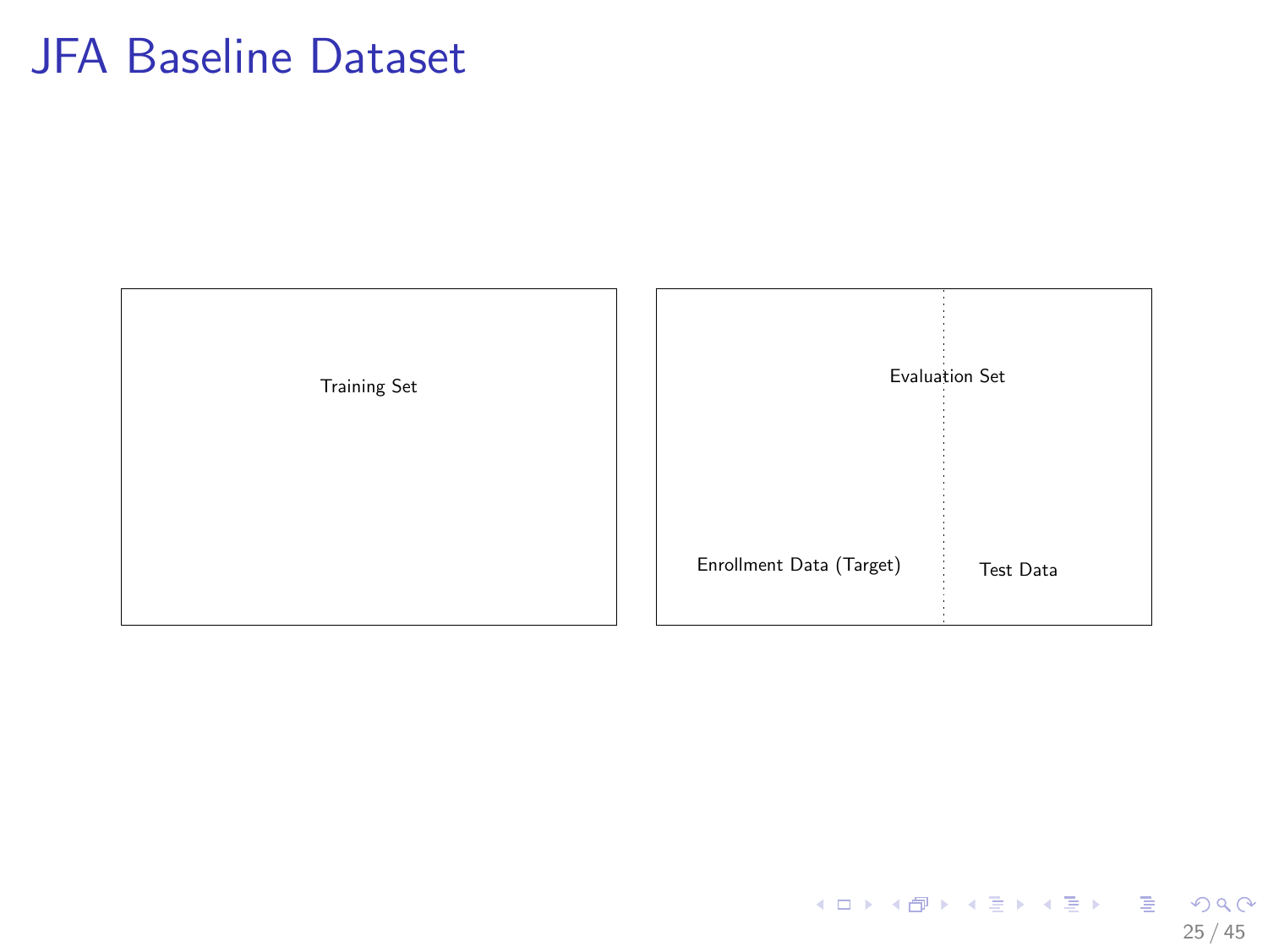## JFA Baseline Procedure

- **1** Train UBM (Training set)
- <sup>2</sup> Alignment (Determine which mixture component that each MFCC belongs to. )
- **3** Train JFA world model (mainly on Training set, re-fix on Enrollment Set )

26 / 45

K ロ ▶ K 個 ▶ K 로 ▶ K 로 ▶ 『로 『 YO Q Q

- <sup>4</sup> Adapt JFA target model (Enrollment Set)
- **5** Testing (Test Data)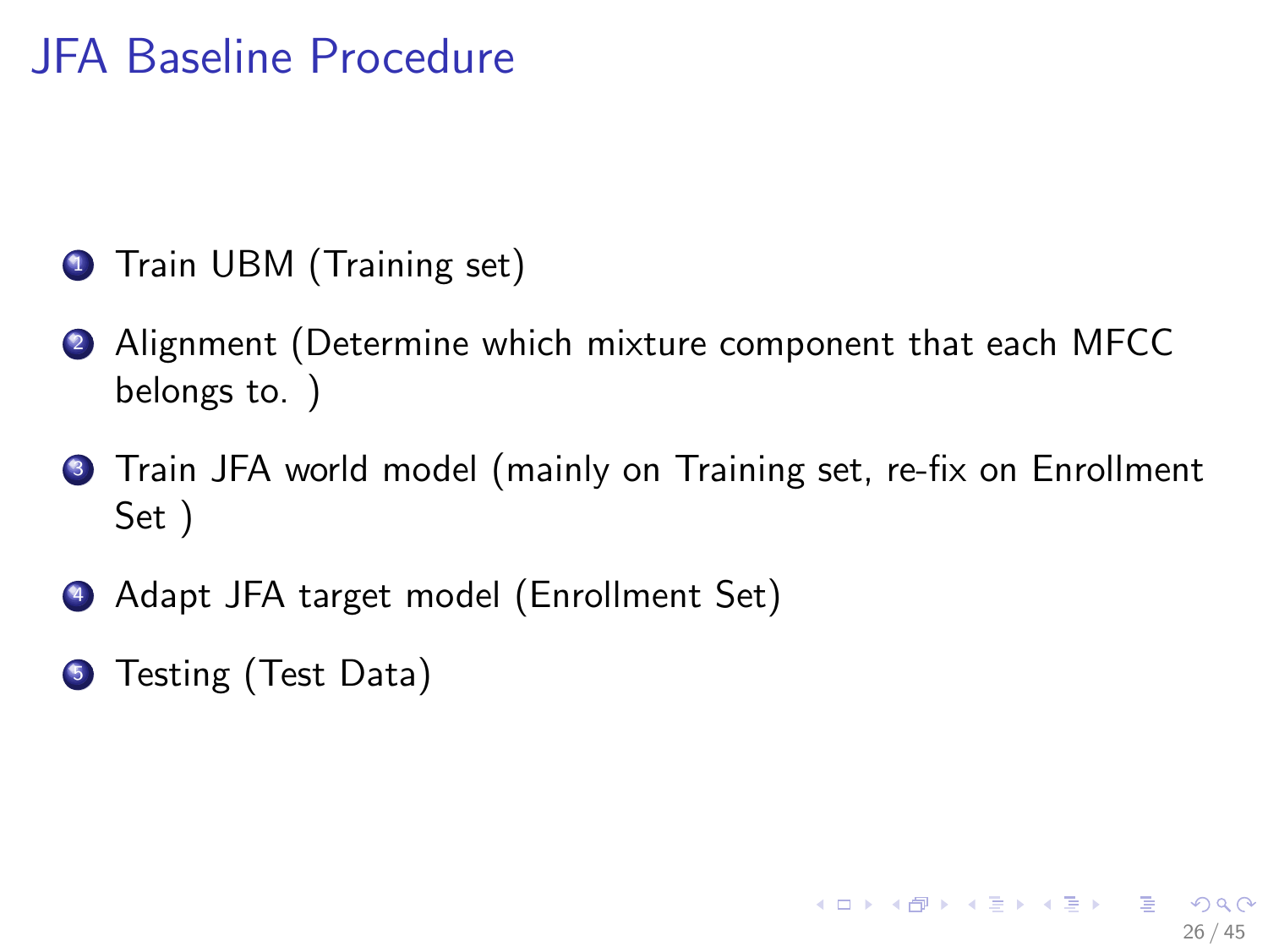## **Outline**

### **[EM Algorithm](#page-1-0)**

- **[Problem Setup](#page-1-0)**
- [EM for exponential family](#page-5-0)
- [General EM](#page-12-0)
- [Proof of none-decreasing](#page-14-0)
- [Proof of Boundedness](#page-17-0)

#### [JFA theorems proofs](#page-21-0)

- **[Problem Setup Review](#page-21-0)**
- [EM:Maximum Likelihood Proof](#page-26-0)

<span id="page-26-0"></span>27 / 45

つへへ

э

イロト イ部 トイヨ トイヨト

**• [EM-Minimum Divergence](#page-35-0)**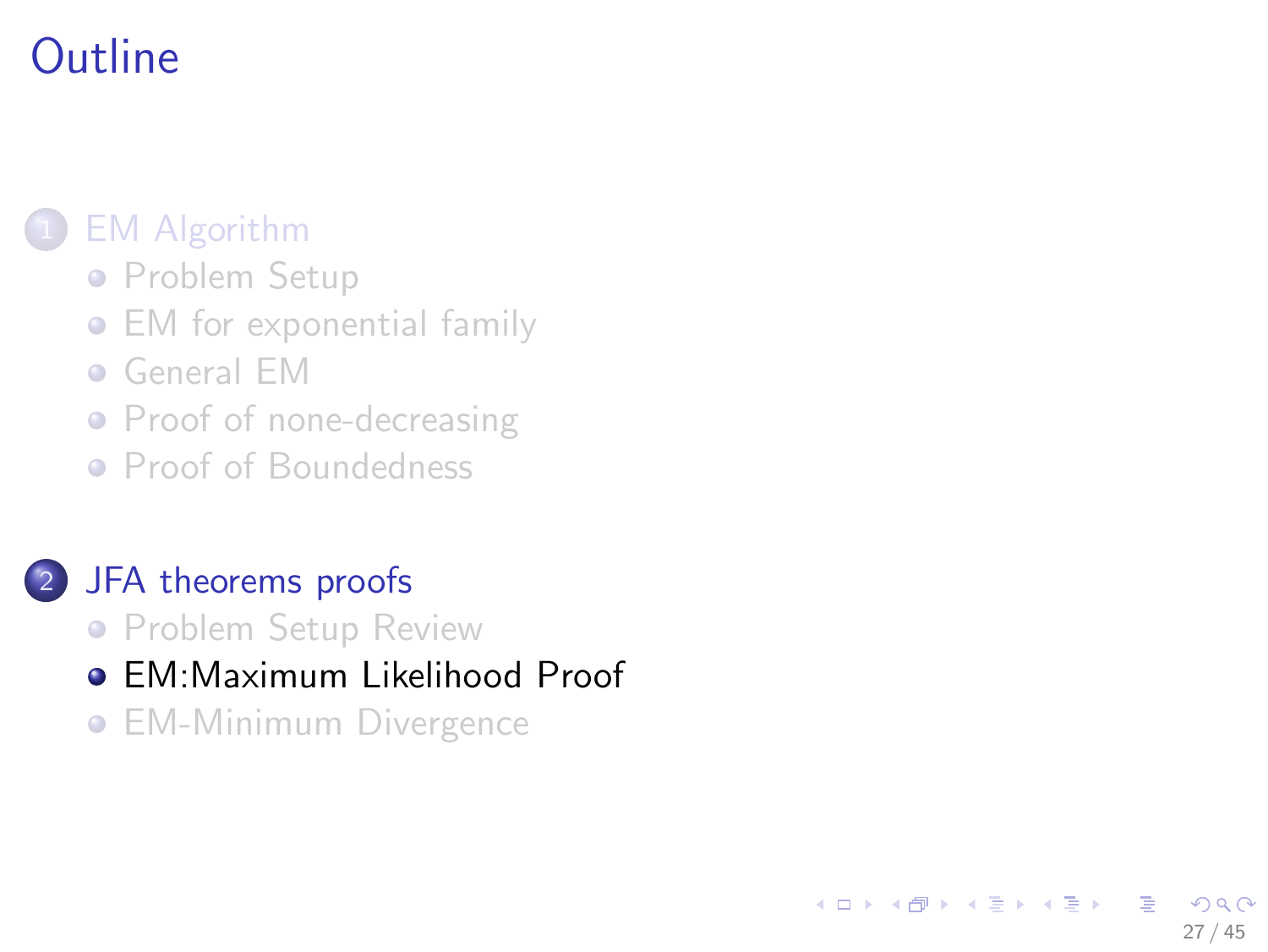### JFA model latent variable representation

The model can be written as:

$$
\mathbf{Y}_{t,c,r,s} = \mathbf{m}_c + \mathbf{v}_{c,s} \mathbf{y}_s + \mathbf{d}_{c,s} \mathbf{z}_{c,s} + \mathbf{u}_{c,s} \mathbf{x}_{r,s} + \mathbf{W}_{t,c,r,s}
$$

By Kronecker product:

$$
\mathbb{1}_{rt \times 1} \otimes \left( \begin{array}{c} \vdots \\ (\mathbf{m}_{c,s})_{F \times 1} \\ \vdots \end{array} \right)_{CF \times 1} = (\mathbf{m}_s)_{CFrt \times 1}
$$

28 / 45

K ロ X K @ X K 할 X K 할 X - 할 X YO Q @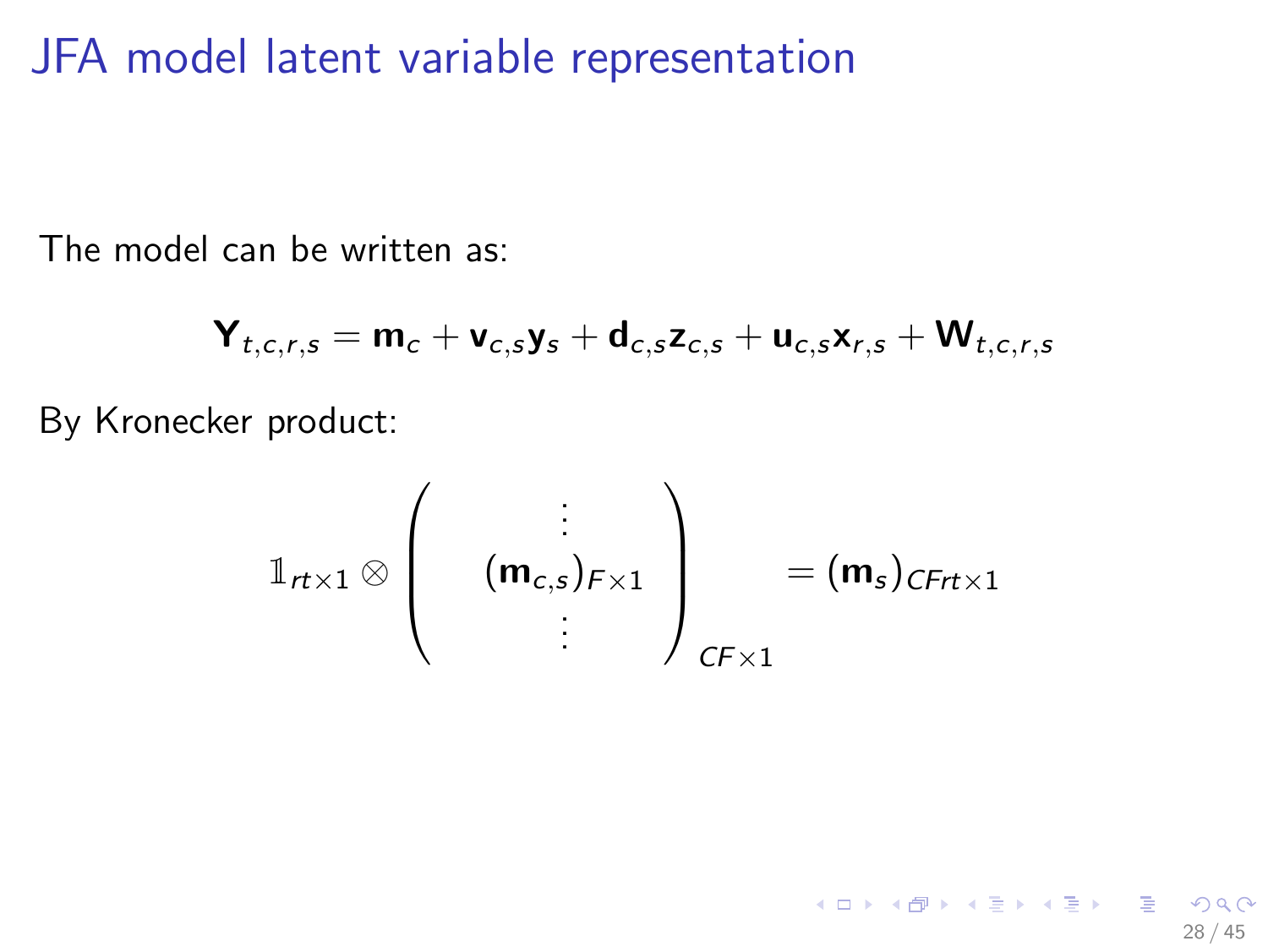## JFA model latent variable representation

Then we have

$$
\textbf{Y}_s = \textbf{m}_s + \textbf{v}_s \textbf{y}_s + \textbf{d}_s \textbf{z}_s + \textbf{u}_s \textbf{x}_{r,s}
$$

That is

$$
\mathbf{Y}_s = \mathbf{m}_s + \mathbf{V}_x \mathbf{X} \tag{4}
$$

where

$$
\mathbf{V} = \begin{pmatrix} \mathbf{u}_s & 0 & 0 & \mathbf{v}_s & \mathbf{d}_s \\ 0 & \ddots & 0 & \vdots & \vdots \\ 0 & 0 & \mathbf{u}_s & \mathbf{v}_s & \mathbf{d}_s \end{pmatrix}_{rCF \times (rR_c + R_s + CF)}
$$

and

$$
\mathbf{X}_{s} = \left(\begin{array}{c} \vdots \\ \mathbf{x}_{r,s} \\ \vdots \\ \mathbf{y}_{s} \\ \mathbf{z}_{s} \end{array}\right)
$$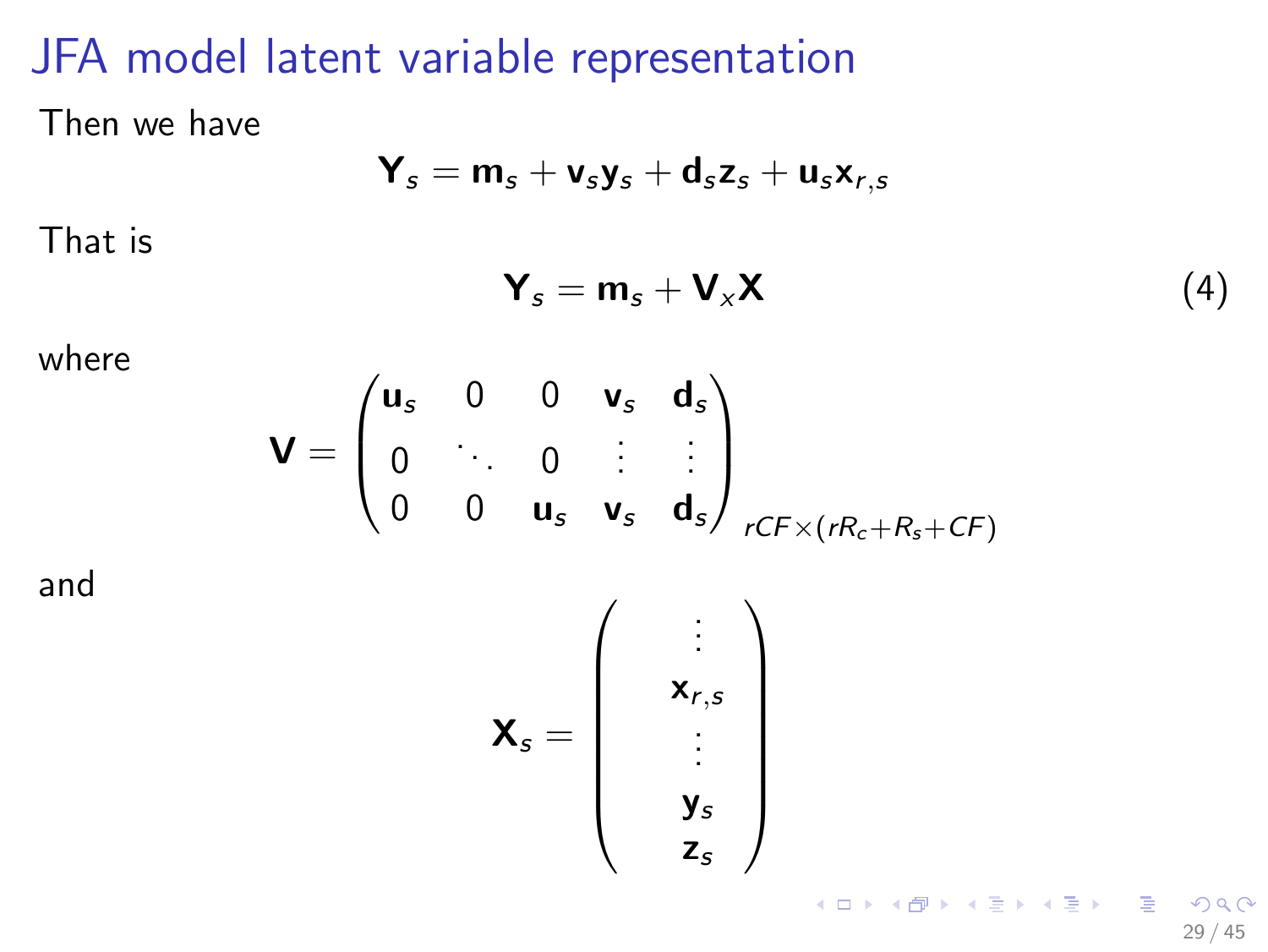Joint distribution: distribution of complete data

$$
\mathbf{Y}_s = \mathbf{m}_s + \mathbf{V}_x \mathbf{X} \tag{5}
$$

30 / 45

イロト (部) (差) (差) (差) のQ (2)

Distribution of complete data is Gaussian (in exponential family)

$$
(\mathbf{Y}, \mathbf{X}) \sim \mathcal{N}\left(\begin{bmatrix} m_Y \\ m_X \end{bmatrix}; \begin{pmatrix} \Sigma_{YY} & \Sigma_{YX} \\ \Sigma_{XY} & \Sigma_{XX} \end{pmatrix}\right)
$$

$$
\Sigma_{YY} = \mathbf{V}^T \mathbf{V} + \begin{pmatrix} \Sigma_c & 0 & 0 \\ 0 & \Sigma_c & 0 \\ 0 & 0 & \Sigma_c \end{pmatrix}
$$

$$
\Sigma_{YX} = \Sigma_{XY}^T = \mathbf{V}
$$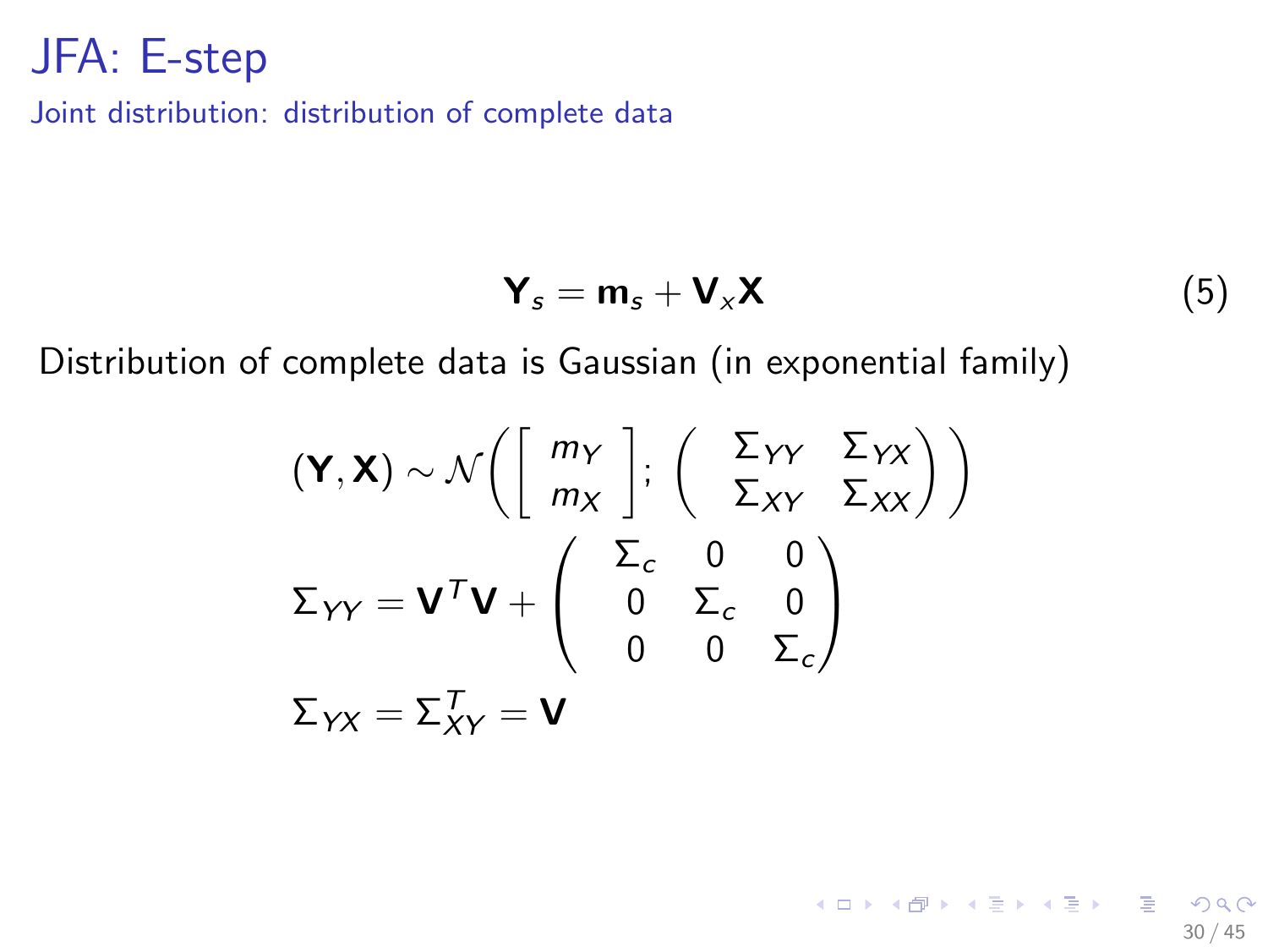Incomplete data distribution and Posterior distribution

Incomplete data distribution

$$
(\mathbf{Y}|\mathbf{X}) \sim \mathcal{N}(m_Y + \Sigma_{YX}\Sigma_{XX}^{-1}(X - m_X); \ \Sigma_{YY} - \Sigma_{YX}\Sigma_{XX}^{-1}\Sigma_{XY})
$$

Posterior Distribution

$$
(\mathbf{X}|\mathbf{Y}) \sim \mathcal{N}(m_X + \Sigma_{XY}\Sigma_{YY}^{-1}(Y - m_Y); \ \Sigma_{XX} - \Sigma_{XY}\Sigma_{YY}^{-1}\Sigma_{YX})
$$

31 / 45

K ロ > K d > K 할 > K 할 > 1 할 > 1 이익어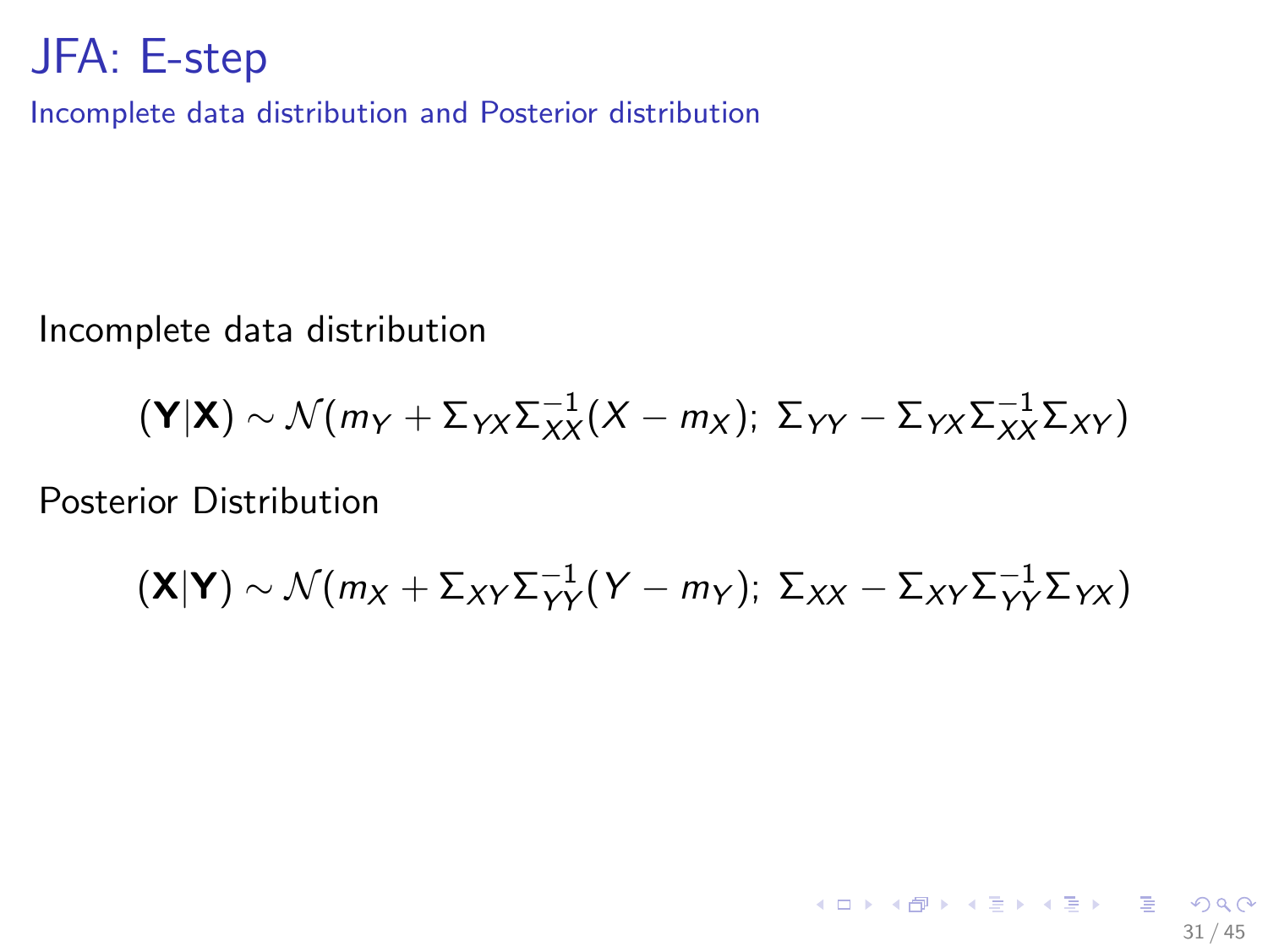Parameter set:

$$
\Lambda=(m,\textbf{v},\textbf{u},\textbf{d},\Sigma)
$$

Overall likelihood on the training set:

$$
\mathcal{L}(\Lambda|\mathbf{Y})=\sum_s \ln p_\Lambda(\mathbf{Y}_s)
$$

32 / 45

K ロ > K @ > K 할 > K 할 > 1 할 : K 9 Q Q\*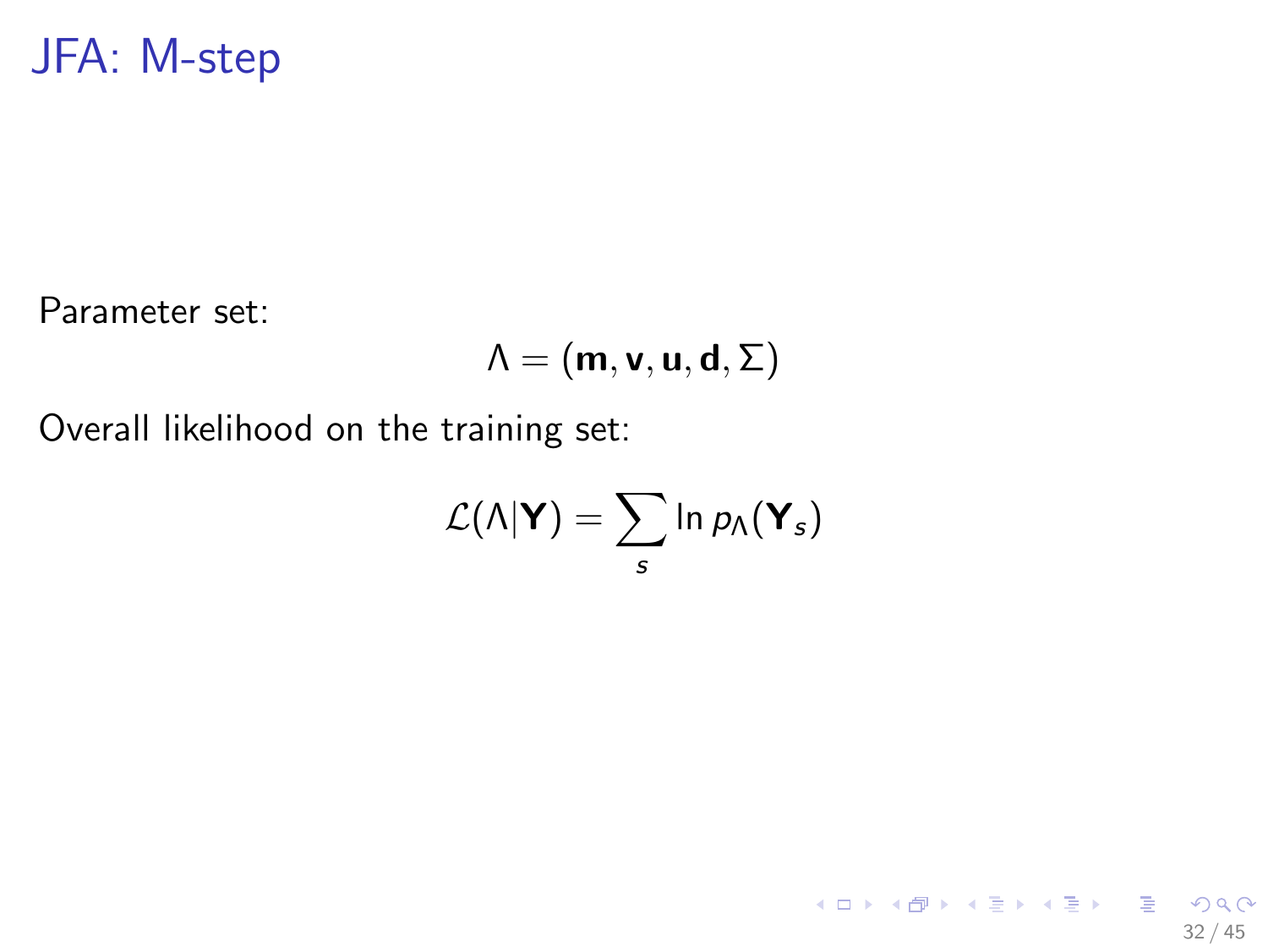#### Theorem

Jensen's Inequality: *Function f is convex, then*  $f(\int x p(s) dx) \leq \int f(x) p(x) dx$  Note: In *is concave* 

$$
\max_{\Lambda} \mathcal{L}(\Lambda | \mathbf{Y}) \Longleftrightarrow \max_{\Lambda} (\mathcal{L}(\Lambda | \mathbf{Y}) - \mathcal{L}(\Lambda_0 | \mathbf{Y}))
$$
\n
$$
= \max(\sum_{s} \ln p_{\Lambda}(\mathbf{Y}) - \sum_{s} \ln p_{\Lambda_0}(\mathbf{Y}))
$$
\n
$$
= \max(\sum_{s} \ln \int \frac{p_{\Lambda}(\mathbf{X}, \mathbf{Y})}{p_{\Lambda_0}(\mathbf{X}, \mathbf{Y})} p_{\Lambda_0}(\mathbf{X} | \mathbf{Y}) d\mathbf{X})
$$
\n
$$
\geq \max(\sum_{s} \int \ln \frac{p_{\Lambda}(\mathbf{X}, \mathbf{Y})}{p_{\Lambda_0}(\mathbf{X}, \mathbf{Y})} p_{\Lambda_0}(\mathbf{X} | \mathbf{Y}) d\mathbf{X})
$$
\n
$$
= \max(\mathcal{Q}(\Lambda | \Lambda_0) - \mathcal{Q}(\Lambda_0 | \Lambda_0))
$$
\n
$$
\iff \max \mathcal{Q}(\Lambda | \Lambda_0)
$$

 $\Omega$ 33 / 45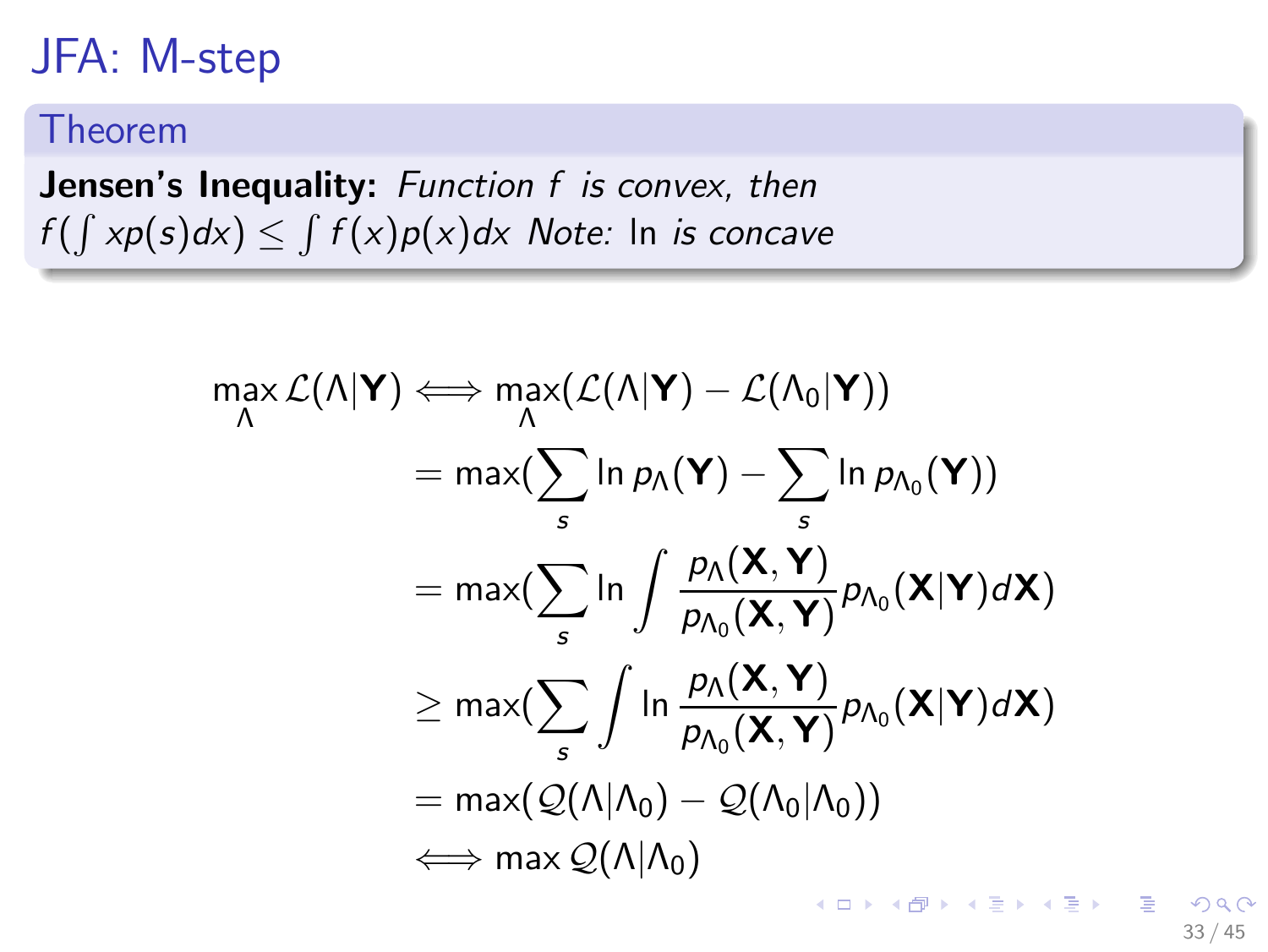$$
\max_{s} \left( \sum_{s} \int \ln \frac{p_{\Lambda}(\mathbf{X}, \mathbf{Y})}{p_{\Lambda_0}(\mathbf{X}, \mathbf{Y})} p_{\Lambda_0}(\mathbf{X} | \mathbf{Y}) d\mathbf{X} \right)
$$
\n
$$
= \max_{s} \left( \sum_{s} \int \ln \frac{p_{\Lambda}(\mathbf{Y} | \mathbf{X}) \mathcal{N}(\mathbf{X}; \mathbf{0}, \mathbf{I})}{p_{\Lambda_0}(\mathbf{Y} | \mathbf{X}) \mathcal{N}(\mathbf{X}; \mathbf{0}, \mathbf{I})} p_{\Lambda_0}(\mathbf{X} | \mathbf{Y}) d\mathbf{X} \right)
$$
\n
$$
= \max_{s} \left( \sum_{s} \int \ln \frac{p_{\Lambda}(\mathbf{Y} | \mathbf{X})}{p_{\Lambda_0}(\mathbf{Y} | \mathbf{X})} p_{\Lambda_0}(\mathbf{X} | \mathbf{Y}) d\mathbf{X} \right)
$$
\n
$$
= \max_{s} \left( \sum_{s} \int \ln p_{\Lambda}(\mathbf{Y} | \mathbf{X}) p_{\Lambda_0}(\mathbf{X} | \mathbf{Y}) d\mathbf{X} - \sum_{s} \int \ln p_{\Lambda_0}(\mathbf{Y} | \mathbf{X}) p_{\Lambda_0}(\mathbf{X} | \mathbf{Y}) d\mathbf{X} \right)
$$
\n
$$
\iff \max_{s} \sum_{s} \int \ln p_{\Lambda}(\mathbf{Y} | \mathbf{X}) p_{\Lambda_0}(\mathbf{X} | \mathbf{Y}) d\mathbf{X}
$$

34 / 45

K ロ > K @ ▶ K 할 > K 할 > → 할 → ⊙ Q @ ·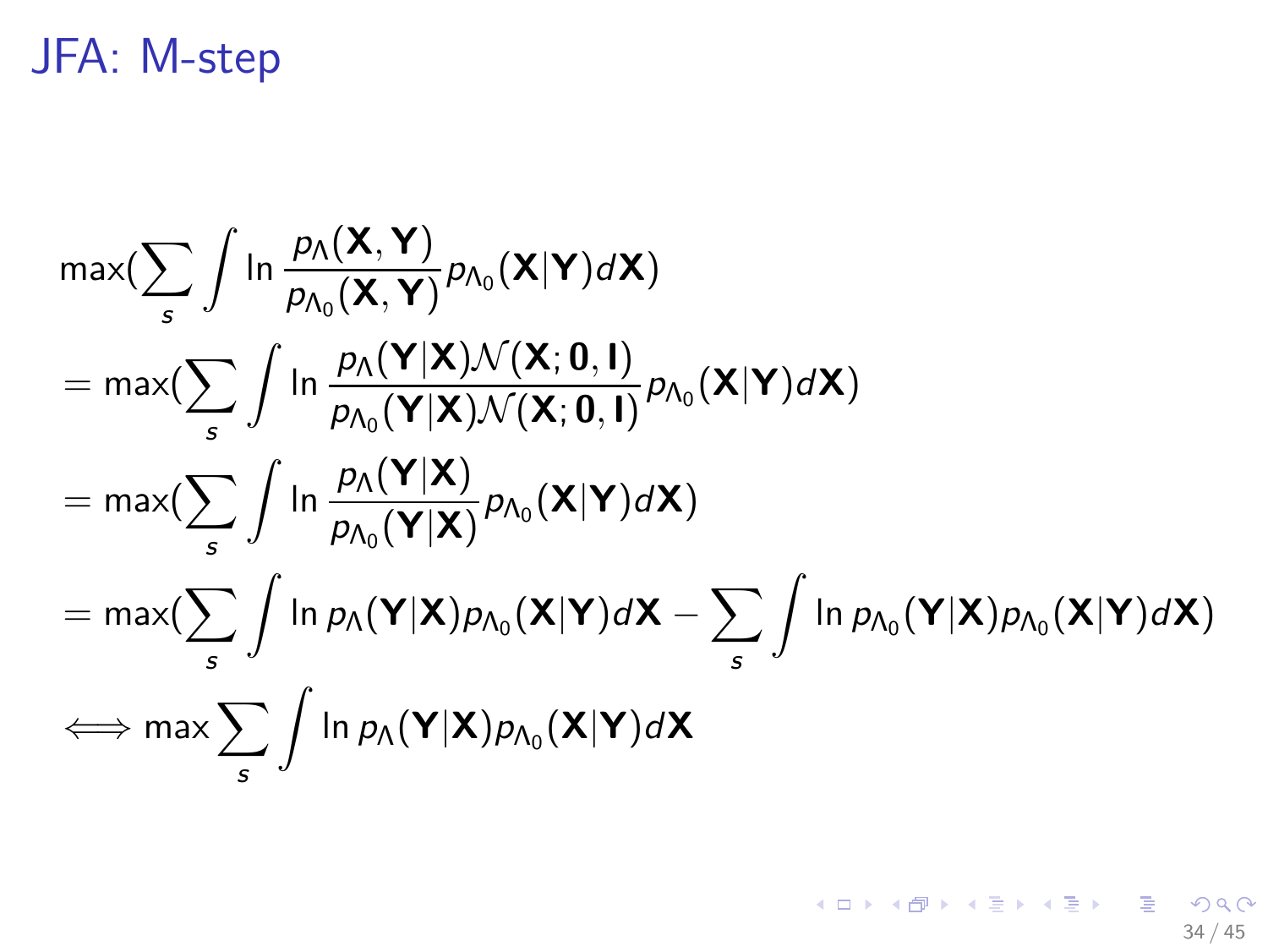$$
\max \sum_{s} \int \ln p_{\Lambda}(\mathbf{Y}|\mathbf{X}) p_{\Lambda_0}(\mathbf{X}|\mathbf{Y}) d\mathbf{X}
$$

$$
= \max \sum_{s} \mathbb{E}_{p_{\Lambda_0}(\mathbf{Y}|\mathbf{X})}[\ln p_{\Lambda}(\mathbf{Y}|\mathbf{X})]
$$

$$
= \max \sum_{s} \mathcal{A}_{\Lambda}(s)
$$

(ロ) (個) (目) (目) (目) 目 のQC 35 / 45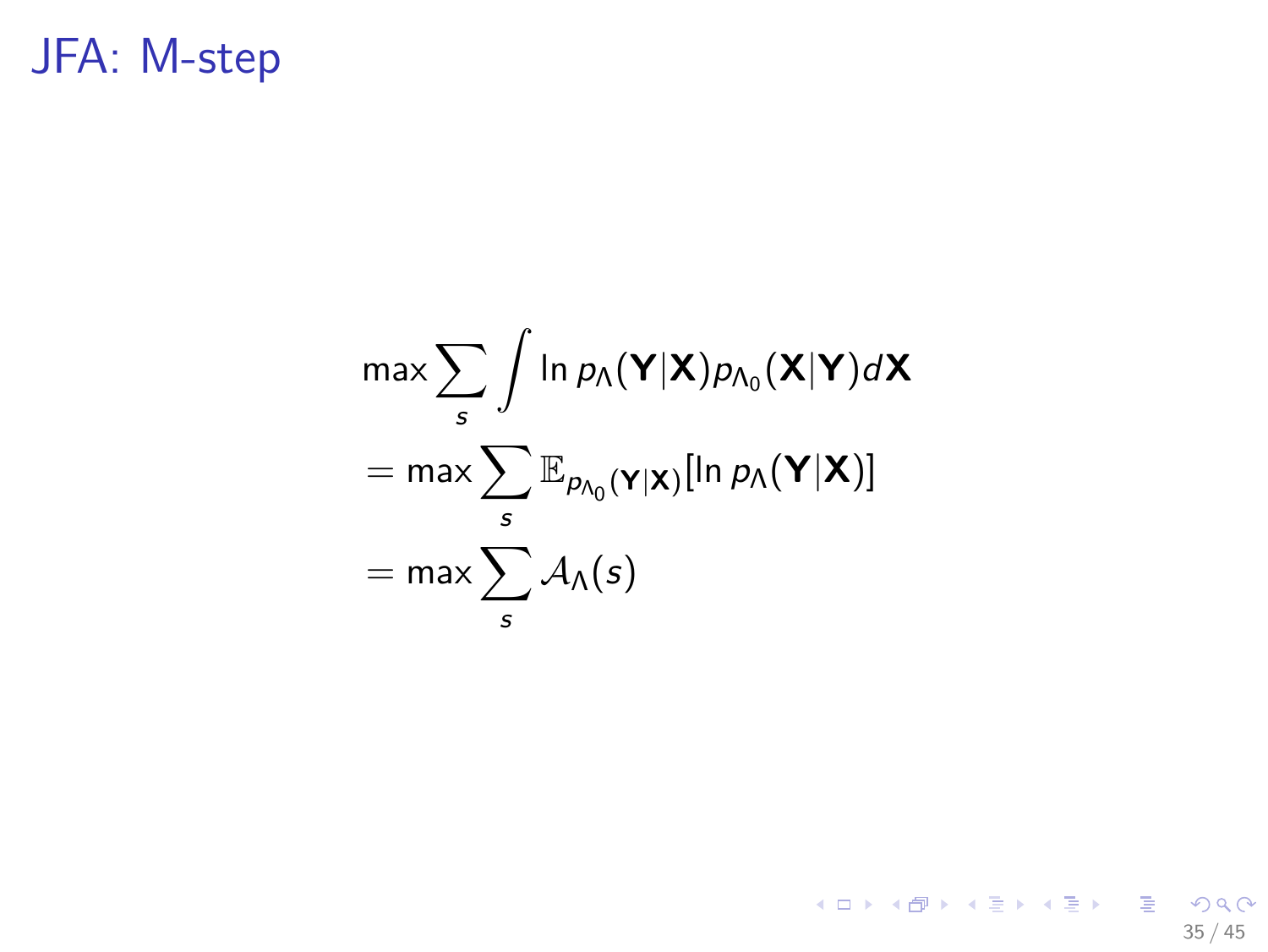# **Outline**

### **[EM Algorithm](#page-1-0)**

- **[Problem Setup](#page-1-0)**
- [EM for exponential family](#page-5-0)
- [General EM](#page-12-0)
- [Proof of none-decreasing](#page-14-0)
- [Proof of Boundedness](#page-17-0)

#### 2 [JFA theorems proofs](#page-21-0)

- **[Problem Setup Review](#page-21-0)**
- **[EM:Maximum Likelihood Proof](#page-26-0)**

<span id="page-35-0"></span>36 / 45

つひひ

э

イロト イ部 トイヨ トイヨト

• [EM-Minimum Divergence](#page-35-0)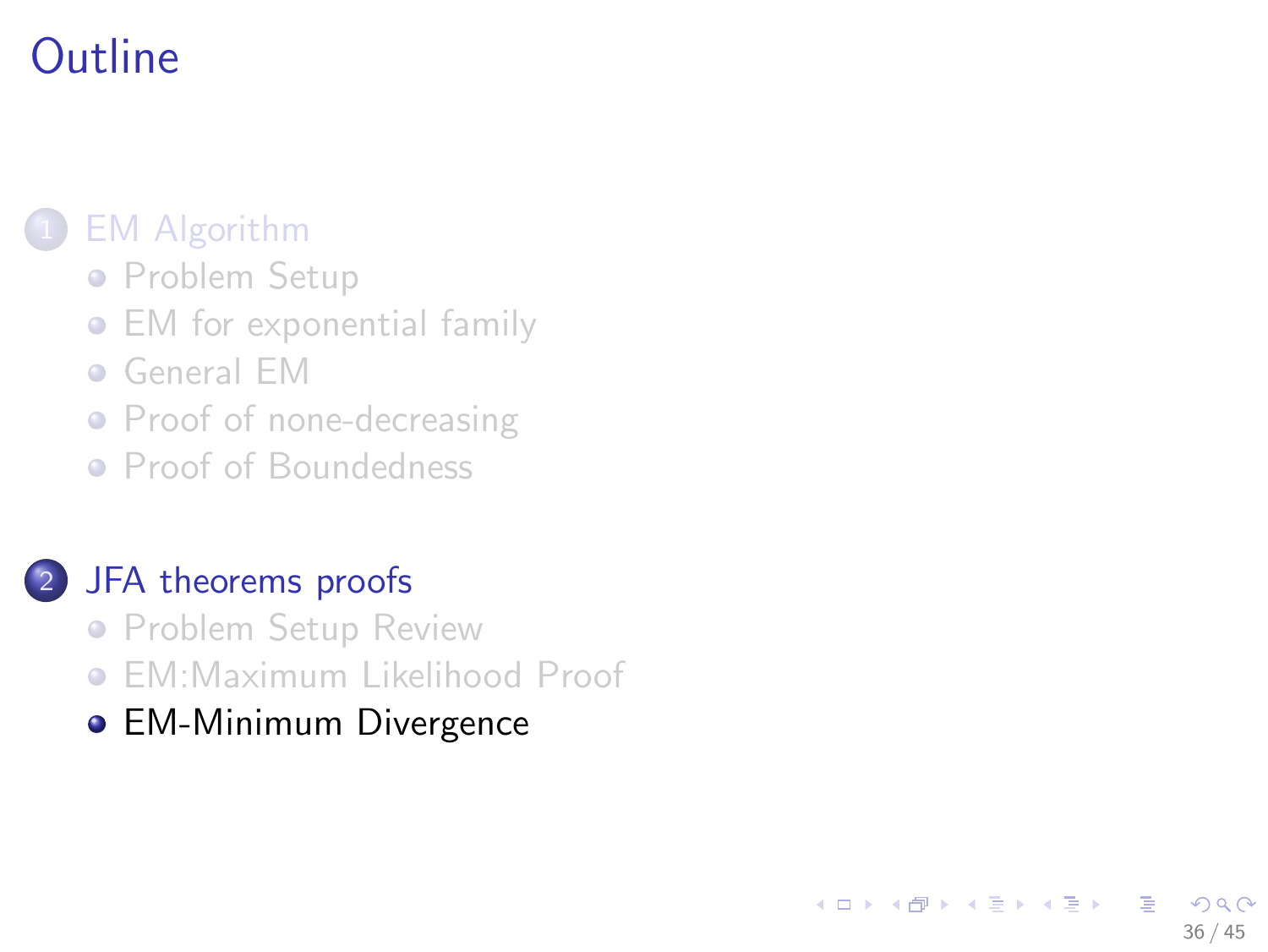## Min Divergence: M-step

#### Theorem

Let 
$$
\lambda = {\mu_y, \mu_z, \mathbf{K}_{xx}, \mathbf{K}_{yy}, \mathbf{K}_{zz}, \Sigma}
$$
, s.t.  $\mathbf{y}'_s \sim \mathcal{N}(\mu_y; \mathbf{K}_{yy})$ ,  
 $\mathbf{x}'_{r,s} \sim \mathcal{N}(\mathbf{0}; \mathbf{K}_{xx}) \mathbf{z}'_s \sim \mathcal{N}(\mu_z; \mathbf{K}_{zz})$ 

$$
\mathsf{M}_{r,s} = \mathsf{m} + \mathsf{vy}_s + \mathsf{ux}_{r,s} + \mathsf{dz}_s = \mathsf{vy}'_s + \mathsf{ux}'_{r,s} + \mathsf{dz}'_s
$$

*We can find* Λ *fix the observation data better by choosing* λ *s.t.*

$$
\min \sum_{s} \mathcal{D}(p_{\Lambda_0}(\mathbf{X}_s|\mathbf{Y}_s)||p_\lambda(\mathbf{X}_s))
$$
\n
$$
\max \sum_{s} \mathbb{E}[\ln p_{\Sigma}(\mathbf{Y}_s|\mathbf{M}_{r,s})]
$$
\n(7)

**K ロ ⊁ K 倒 ≯ K 差 ≯ K 差 ≯ … 差** 

37 / 45

 $\Omega$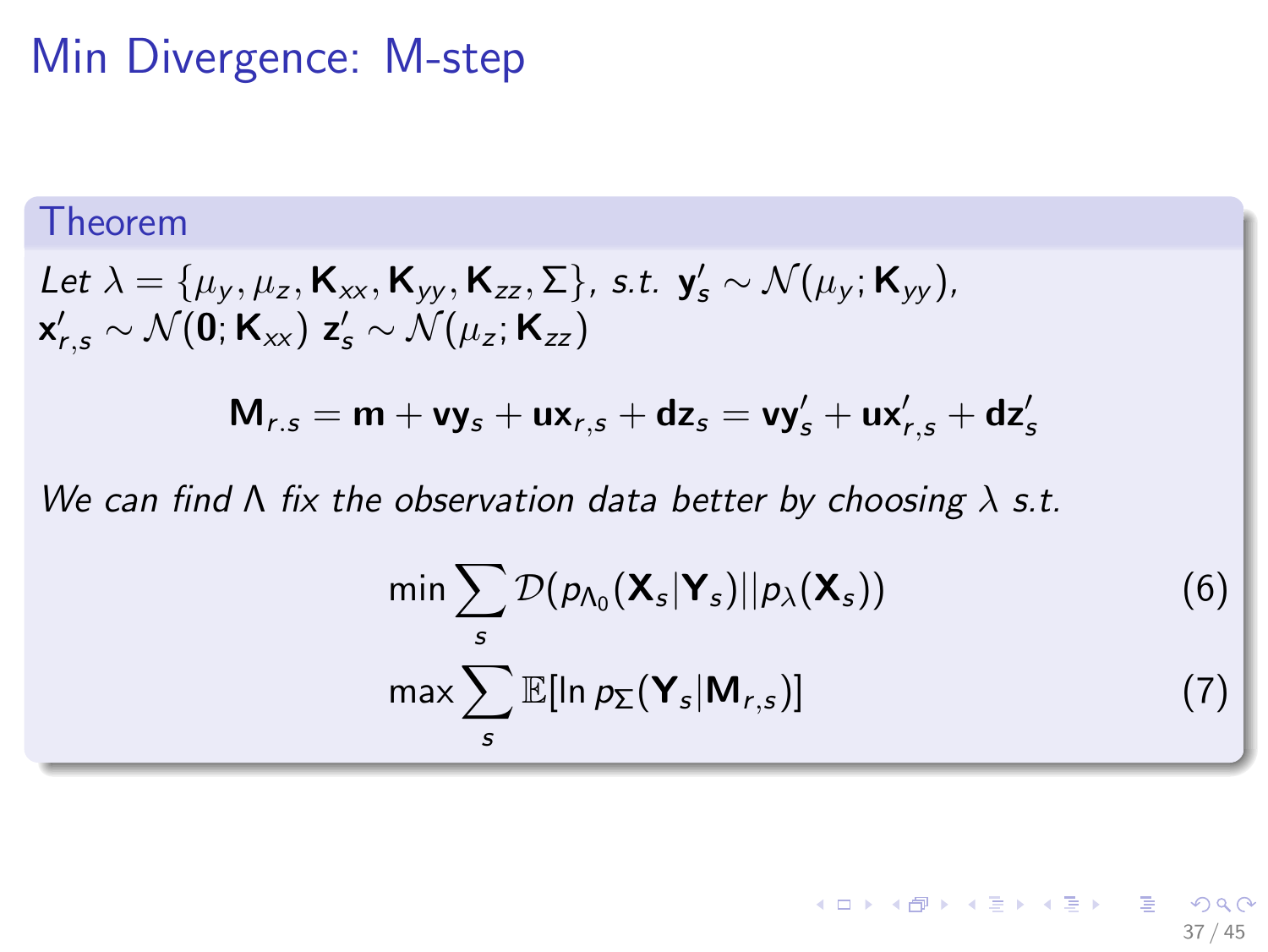### Min Divergence: M-step Proof

$$
\text{max} \sum_{s} \ln p_{\Lambda}(\boldsymbol{Y}_s) \Longleftrightarrow \text{max} \sum_{s} \ln \frac{p_{\Lambda}(\boldsymbol{Y}_s)}{p_{\Lambda_0}(\boldsymbol{Y}_s)}
$$

Need to prove the following theorem first:

Theorem

$$
\ln \frac{p_{\Lambda}(\mathbf{Y}_s)}{p_{\Lambda_0}(\mathbf{Y}_s)} \ge -\mathbb{E}[\ln p_{\Sigma_0}(\mathbf{Y}_s|\mathbf{M})] + \mathbb{E}[\ln p_{\Sigma}(\mathbf{Y}_s|\mathbf{M})] + \mathcal{D}(p_{\lambda_0}(\mathbf{M}|\mathbf{Y}_s)||p_{\lambda_0}(\mathbf{M})) - \mathcal{D}(p_{\lambda_0}(\mathbf{M}|\mathbf{Y}_s)||p_{\lambda}(\mathbf{M}))
$$

イロト イ部 トイ君 トイ君 トー 重  $QQ$ 38 / 45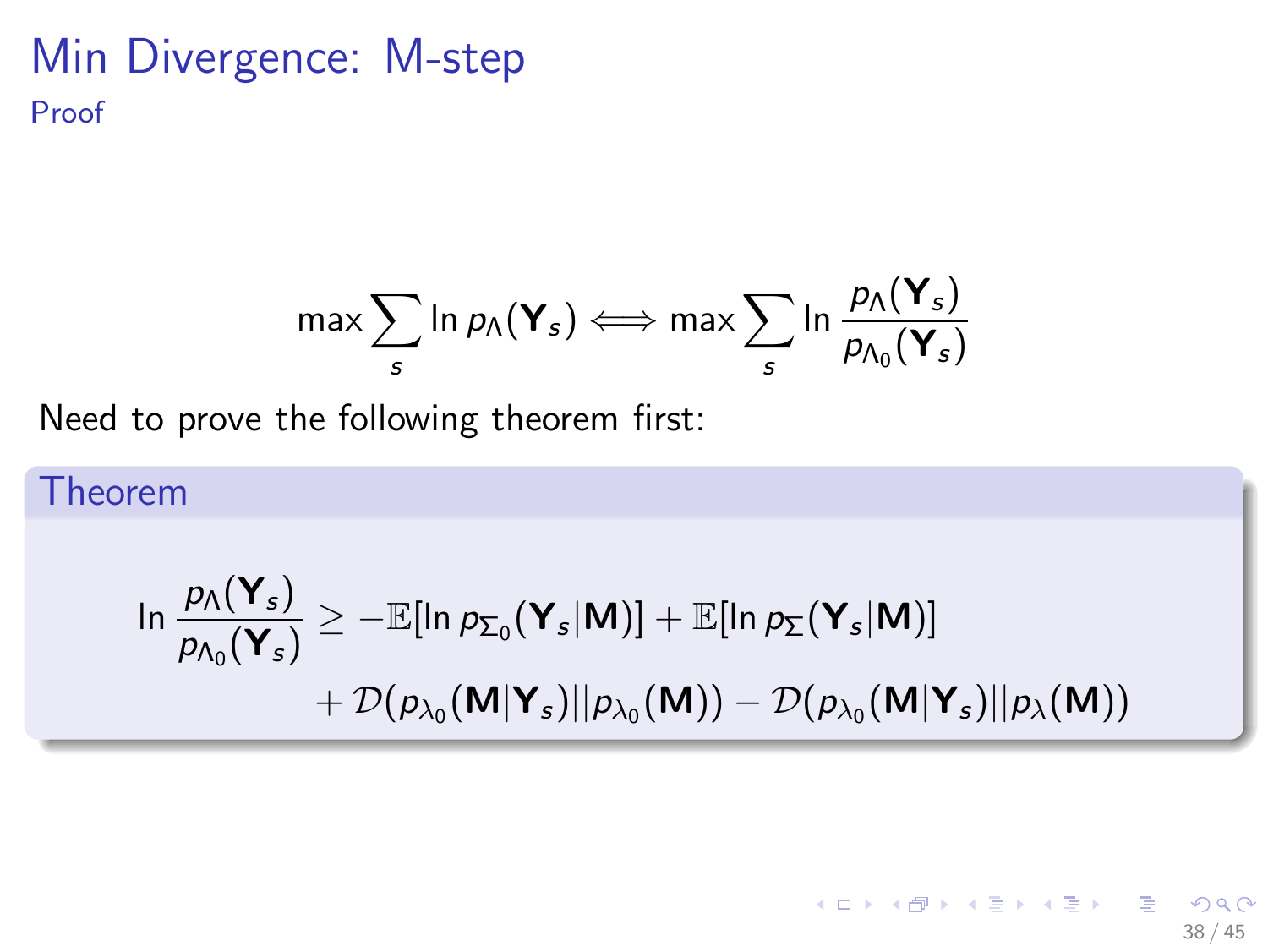### Min Divergence: M-step Proof

$$
-\mathbb{E}[\ln p_{\Sigma_0}(\mathbf{Y}_s|\mathbf{M})] + \mathbb{E}[\ln p_{\Sigma}(\mathbf{Y}_s|\mathbf{M})]
$$
  
+  $\mathcal{D}(p_{\lambda_0}(\mathbf{M}|\mathbf{Y}_s)||p_{\lambda_0}(\mathbf{M})) - \mathcal{D}(p_{\lambda_0}(\mathbf{M}|\mathbf{Y}_s)||p_{\lambda}(\mathbf{M}))$   
=  $\int \ln \left( \frac{p_{\Sigma}(\mathbf{Y}_s)p(\mathbf{M}|\lambda)}{p_{\Sigma_0}(\mathbf{Y}_s)p(\mathbf{M}|\lambda_0)} \right) p(\mathbf{M}|\mathbf{Y}, \lambda_0) d\mathbf{M}$   
 $\leq \ln \int \left( \frac{p_{\Sigma}(\mathbf{Y}_s)p(\mathbf{M}|\lambda)}{p_{\Sigma_0}(\mathbf{Y}_s)p(\mathbf{M}|\lambda_0)} \right) p(\mathbf{M}|\mathbf{Y}, \lambda_0) d\mathbf{M}$   
=  $\ln \frac{p_{\Lambda}(\mathbf{Y}_s)}{p_{\Lambda_0}(\mathbf{Y})}$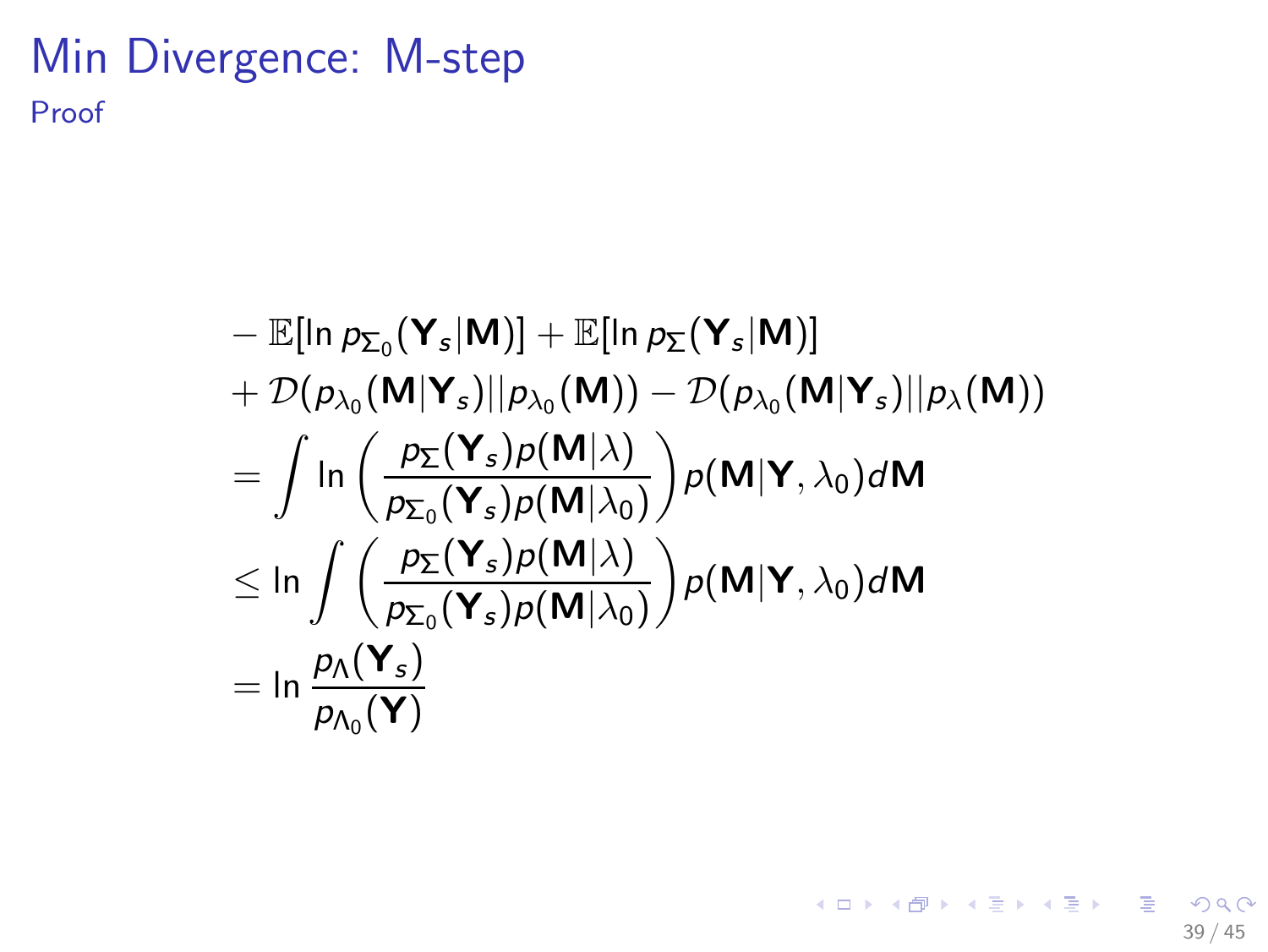### Min Divergence: M-step Proof

Also

$$
\mathcal{D}(p_{\Lambda_0}(\mathbf{X}|\mathbf{Y}_s)||p_{\lambda}(\mathbf{X})) = \n\mathcal{D}(p_{\lambda_0}(\mathbf{M}|\mathbf{Y})||p_{\lambda}(\mathbf{M})) + \int \mathcal{D}(p_{\lambda_0}(\mathbf{X}|\mathbf{M})||p_{\lambda}(\mathbf{X}|\mathbf{M}))p_{\lambda_0}(\mathbf{M}|\mathbf{Y})d\mathbf{M}
$$

K ロ ▶ K @ ▶ K 할 ▶ K 할 ▶ ① 할 → ① 의 ① 40 / 45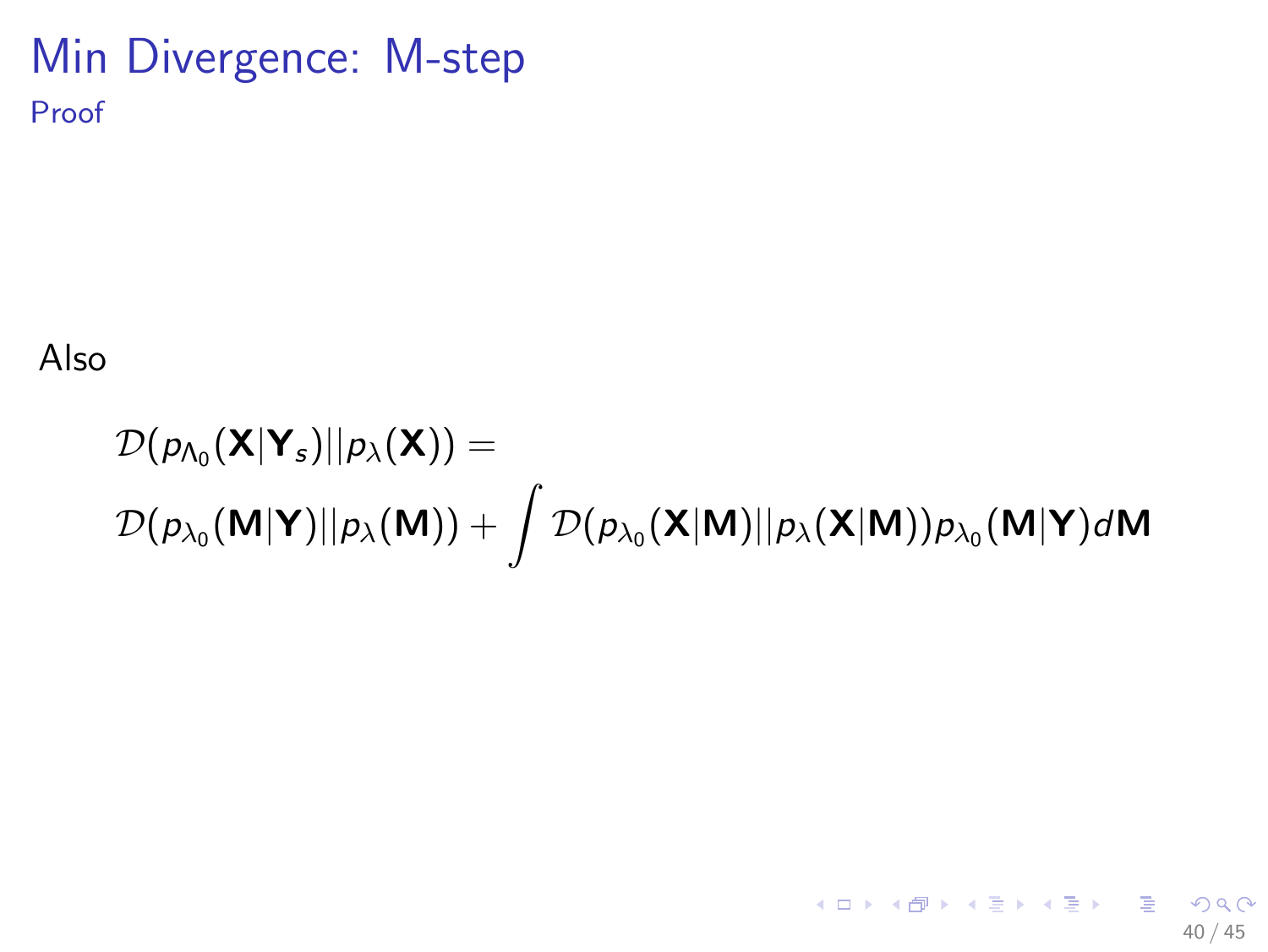### Min Divergence: M-step Update Parameters

$$
\mathbf{m} = \mathbf{m}_0 + \mathbf{v}_0 \mu_y + \mathbf{d}_0 \mu_z
$$
(8)  
\n
$$
\mathbf{u} = \mathbf{u}_0 \mathbf{K}_{xx}^{\frac{1}{2}}
$$
(9)  
\n
$$
\mathbf{v} = \mathbf{v}_0 \mathbf{K}_{yy}^{\frac{1}{2}}
$$
(10)  
\n
$$
\mathbf{d} = \mathbf{d}_0 \mathbf{K}_{zz}^{\frac{1}{2}}
$$
(11)  
\n
$$
\Sigma = \mathbf{N}^{-1} \sum_{s} \sum_{r} \left( \mathbf{S}_r(\mathbf{m}_0) - 2 \text{diag}(\mathbf{F}_r \mathbb{E}[\mathbf{O}_r^T]) + \text{diag}(\mathbb{E}[\mathbf{O}_r \mathbf{O}_r^T] \mathbf{N}_r) \right)
$$
(12)

K ロ ▶ K @ ▶ K 할 ▶ K 할 ▶ 이 할 → 900 41 / 45